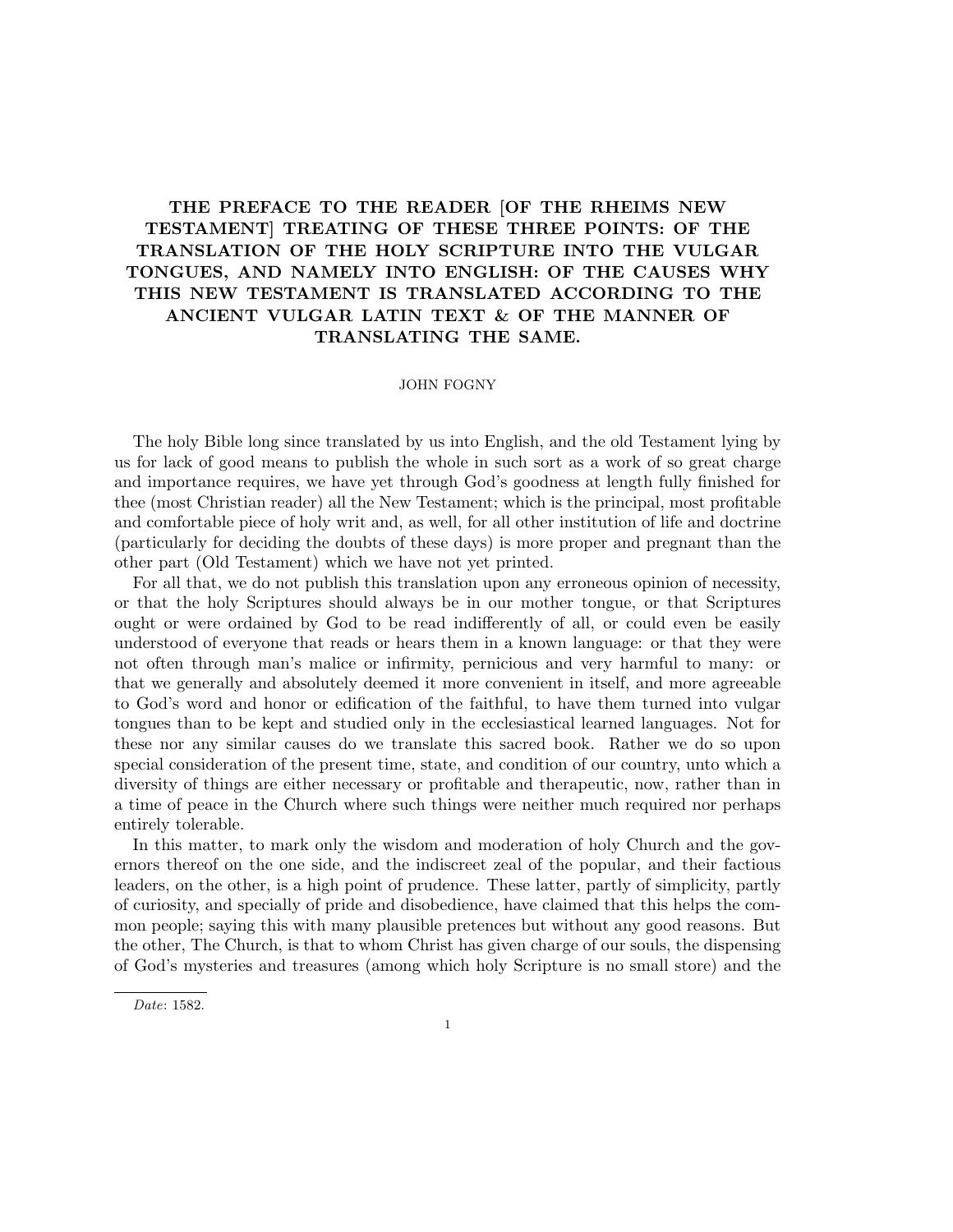feeding of his family in season with food fit for every sort. And The Church has neither of old nor of late ever entirely condemned all vulgar versions of Scripture, nor has at any time generally forbidden the faithful to read the same. Yet the same Church has never by public authority prescribed, commanded, or authentically ever recommended any such interpretation to be indifferently used by all men.

The Armenians say they have the Psalter and some other pieces translated by St. Chrysostom into their language, when he was banished among them. George the Patriarch, in writing his life, signified no less. The Slavonians affirm that they have the Scriptures in their vulgar tongue, turned by St. Jerome. And some would gather so much by his own words in his epistle to Sophronius. But it doesn't serve as proof. Vulpilas surely gave the Scriptures to the Goths in their own tongue, and that before he was an Arian. It is almost three hundred years since James, Archbishop of Genoa, is said to have translated the Bible into Italian. More than two hundred years ago, in the days of Charles the fifth (the French king) were Scriptures faithfully put forth in French, the sooner to shake out of the deceived peoples hands the false heretical translations of that sect called, Waldenses. In our own country, notwithstanding that the Latin tongue was always (to use Venerable Bedes words) common to all the provinces for meditation or study of Scriptures, and no vulgar translation was commonly used or occupied by the multitude, yet they were in existence, in English, even before the troubles that Wyclif and his followers raised in our Church. This is shown, as well as by some pieces yet remaining, by a provincial Constitution of Thomas Arundel, Archbishop of Canturbury, in a Council held at Oxford, where straight provision was made that no heretical version set forth by Wyclif, or his adherents, should be suffered, nor any other in or after his time be published or permitted to be read, being not first approved and allowed by the Diocesan. They did this citing St. Jerome for the difficulty and danger of interpreting the holy Scripture from one language into another, even though done by learned and Catholic men. So also it is there insinuated that neither the translations set forth before that heretic's time, nor other afterward being approved by the lawful Ordinaries, were ever in our country entirely forbidden, though they were not (to say the truth) in quiet and better times (much less when the people were prone to alteration, heresy, or novelty) either hastily admitted or ordinarily read of the vulgar, but used only, or specially, of some devout religious and contemplatives persons, in reverence, secrecy and silence for their spiritual comfort.

Now also since Luthers revolt many learned Catholics, in order to more quickly abolish a number of false and impious translations put forth by sundry sects, and for the better preservation or reclamation of many good souls endangered thereby, have published the Bible in the several languages of almost all the principal provinces of the Latin Church. For there are no other books in the world which are so pernicious as heretical translations of the Scriptures because these poison people under colour of divine authority. And there are not many other remedies which are more sovereign against false translations than the true, faithful and sincere interpretation (if used in order, discretion, and humility).

For such reasons the holy Church does not entirely forbid any Catholic translation, though she does not allow the publishing or reading of any absolutely, without any exception or limitation. She knows by her divine and most sincere wisdom, how, where,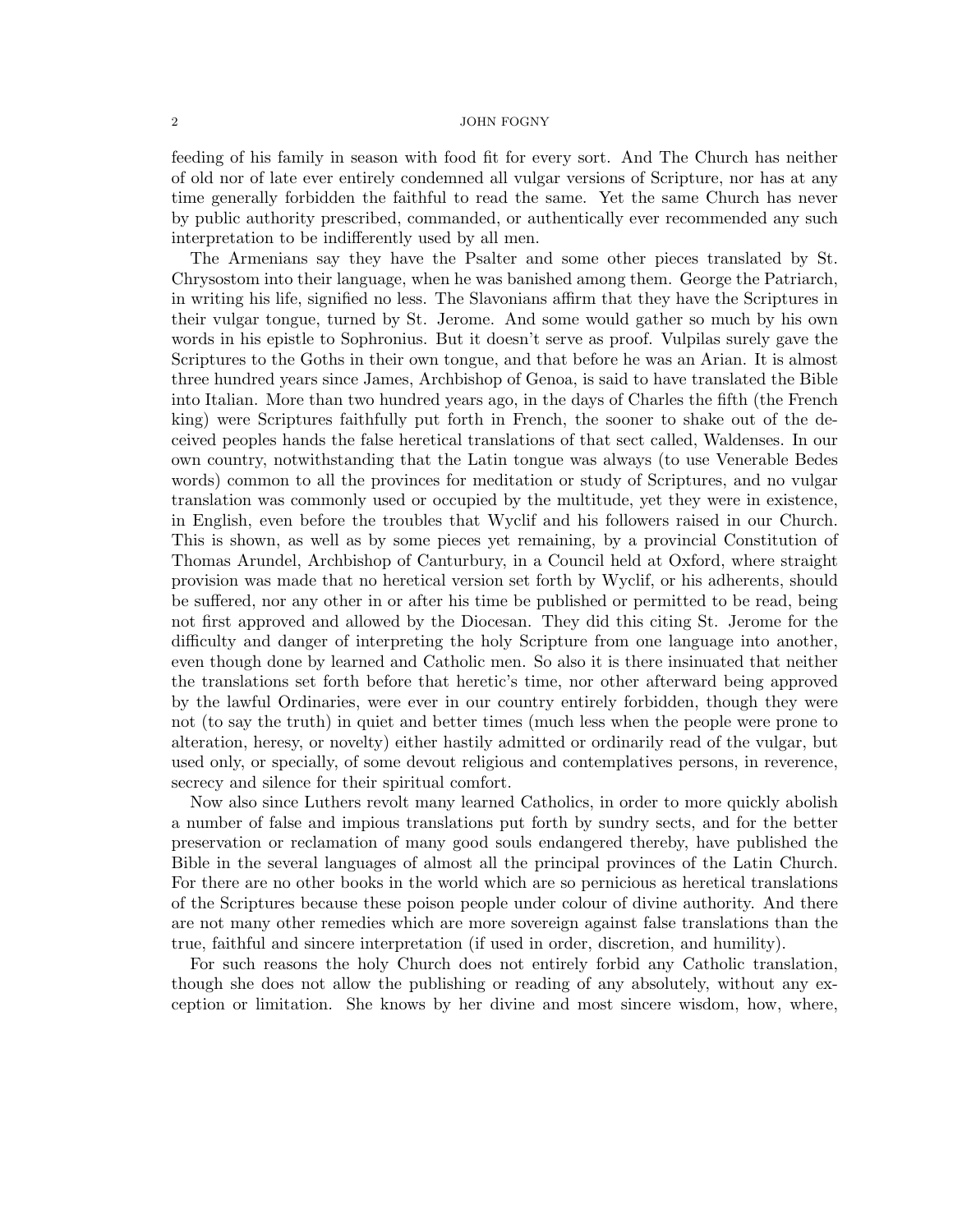when, and to whom these her Master's and Spouse's gifts are to be bestowed to the most good of the faithful. And therefore neither generally does The Church permit that which must necessarily harm the unworthy nor absolutely condemns that which may do much good to the worthy. Whereupon, the order which many a wise man wished for before was taken by the Deputies of the late famous Council of Trent in this behalf, and confirmed by supreme authority, that the holy Scriptures though truly and Catholicly translated into vulgar tongues, nevertheless may not be indifferently read by all men nor of any other than such as have express license thereunto of their lawful Bishop (Ordinary); and this requires good testimony from their Curates or Confessors that they be humble, discreet and devout persons, and likely to take much good and no harm thereby. This prescription, though in these days of ours it cannot be so precisely observed - as in other times and places where there is more due respect of the Church's authority, rule, and discipline—yet we trust all wise and godly persons will use the matter, in the meanwhile, with such moderation, meekness, and subjection of heart as the handling of so sacred a book, the sincere senses of God's truth therein, and the holy Canons, Councils, reason, and religion do require.

Wherein, though for due preservation of this divine work from abuse and profanation, and for the better bridling of the intolerable insolence of proud, curious, and contentious wits, the governors of the Church guided by God's Spirit as ever before, so also upon more experience than before, gained from the malady of this time, have taken more exact order both for the readers and translators in these later ages than of old. Yet we must not imagine that in the primitive Church either every one that understood the learned tongues wherein the Scriptures were written, or other languages into which they were translated, might without reprehension, read, reason, dispute, turn and toss the Scriptures, or that our forefathers suffered every schoolmaster, scholar, or grammarian that had a little Greek or Latin to take in hand the holy Testament, or that the translated Bibles into the vulgar tongues were in the hands of every husbandman, artificer, apprentice, boy, girl, mistress, maid, man, sung, played, alleged, of every tinker, taverner, rhymer, minstrel, for table talk, for alebenches, for boats and barges, and for every profane person and company. No, in those better times men were neither so ill, nor so curious of themselves, so to abuse the blessed book of Christ. Neither was there any such easy means before printing was invented to disperse the copies into the hands of every man, as now there is.

They were then in Libraries, Monasteries, Colleges, Churches, in Bishops, Priests, and some other devout principal lay mens houses and hands, who used them with fear and reverence, and specially such parts as pertained to good life and manners; not meddling, but in pulpit and schools (and that moderately, too) with the difficult and high mysteries and places of even greater difficulty. And the poor plowman could then, in laboring the ground, sing the hymns and psalms either in known or unknown languages, as they heard them in the holy Church, though they could neither read nor know the sense, meaning, and mysteries of the same. Such holy persons of both sexes, to whom St. Jerome in many Epistles to them commends the reading and meditation of holy Scriptures, were diligent to search all the godly histories and imitable examples of chastity, humility, obedience, clemency, poverty, penance, renouncing the world. They particularly noted the places that bred the hatred of sin, fear of God's judgment, delight in spiritual cogitations. They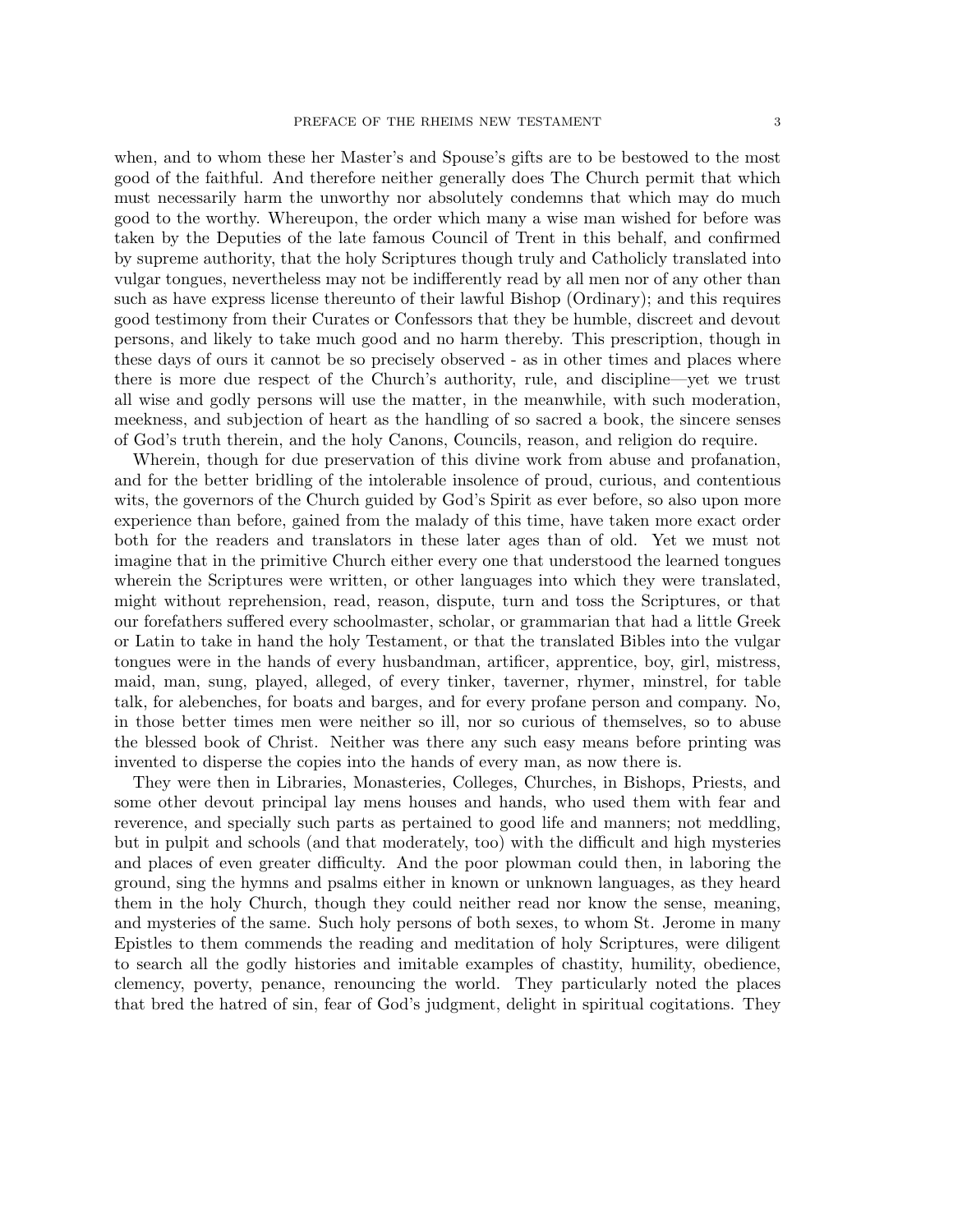referred themselves in all hard places to the judgment of the ancient fathers and their masters in religion, never presuming to contend, control, teach or talk of their own sense and fantasy in deep questions of divinity. Then the virgins did meditate upon the places and examples of chastity, modesty and demureness, the married on conjugal faith and continence, the parents how to bring up their children in faith and fear of God, the Prince how to rule, the subject how to obey, the Priest how to teach, and the people how to learn.

Then the scholar taught not his master. The sheep controlled not the Pastor. The young student did not send Doctor to school nor reproved their fathers of error and ignorance. Or if in those better days (as compared with all times of heresy such necessarily are) there were those who had itching ears, tickling tongues and wits, or were curious and contentious disputers, hearers and talkers rather then doers of God's word, then these the Fathers did always sharply reprehend, counting them unworthy and unprofitable readers of the holy Scriptures. St. Jerome in his Epistle to Paulinus, after declaration that no handy craft is so base, nor liberal science so easy, that can be had without a master (which St. Augustine also affirmed. De utilitate cred. cap.  $\tilde{r}$ . nor that men presume in any occupation to teach what they never learned, Only (said he) the art of Scripture is that which every man challenges: this the chatting old wife, this the doting old man, this the brabling sophister, this on every hand men presume to teach before they learn it. Againe, some with poise of lofty words devise of Scripture matters among women: othersome (fy upon it) learn of women, what to teach men, and lest that be not enough, by facility of tongue, or rather audacity, teach that to others which they understand not at all themselves; to say nothing of such as be of my faculty, who stepping from secular learning to holy Scriptures, and able to tickle the ears of the multitude with a smooth tale, think all they speak to be the Law of God. He wrote this when the malady of arrogance and presumption in divine matters was nothing so outrageous as it is now.

St. Gregory Nazianzene made an oration in which he spoke of the moderation that was to be used in these matters where he said that some in his time thought themselves to have all the wisdom in the world when they could once repeat two or three words, and these ill couched together, out of Scriptures. But he there divinely discourses of the orders and differences of degrees—how in Christ's mystical body some are ordained to learn, some to teach: that all are not Apostles, all Doctors, all interpreters, all of tongues and knowledge, not all learned in Scriptures and divinity. Not everyone went not up to talk with God in the mountain, but Moses, Aaron, and Eleazar, and they by the difference of their callings. Those that rebel against this ordinance are guilty of the conspiracy of Korah and his accomplices. In Scripture there is both milk for babies and meat for men, to be dispensed, not according to every ones greediness of appetite or wilfullness, but as is most appropriate for each ones necessity and capacity. Just as it is a shame for a Bishop or Priest to be unlearned in God's mysteries, so for the common people it is oftentimes profitable to salvation not to be curious but to follow their Pastors in sincerity and simplicity. So it was excellently said by St. Augustine, Fidei simplicitate and sinceritate lactati, nutriamur in Christo: and cum parvi sumus, majorum cibos non appetamus. that is, Being fed with the simplicity and sincerity of faith, as it were with milk, so let us be nourished in Christ: and when we are little ones, let us not covet the meats of the elder sort. In another place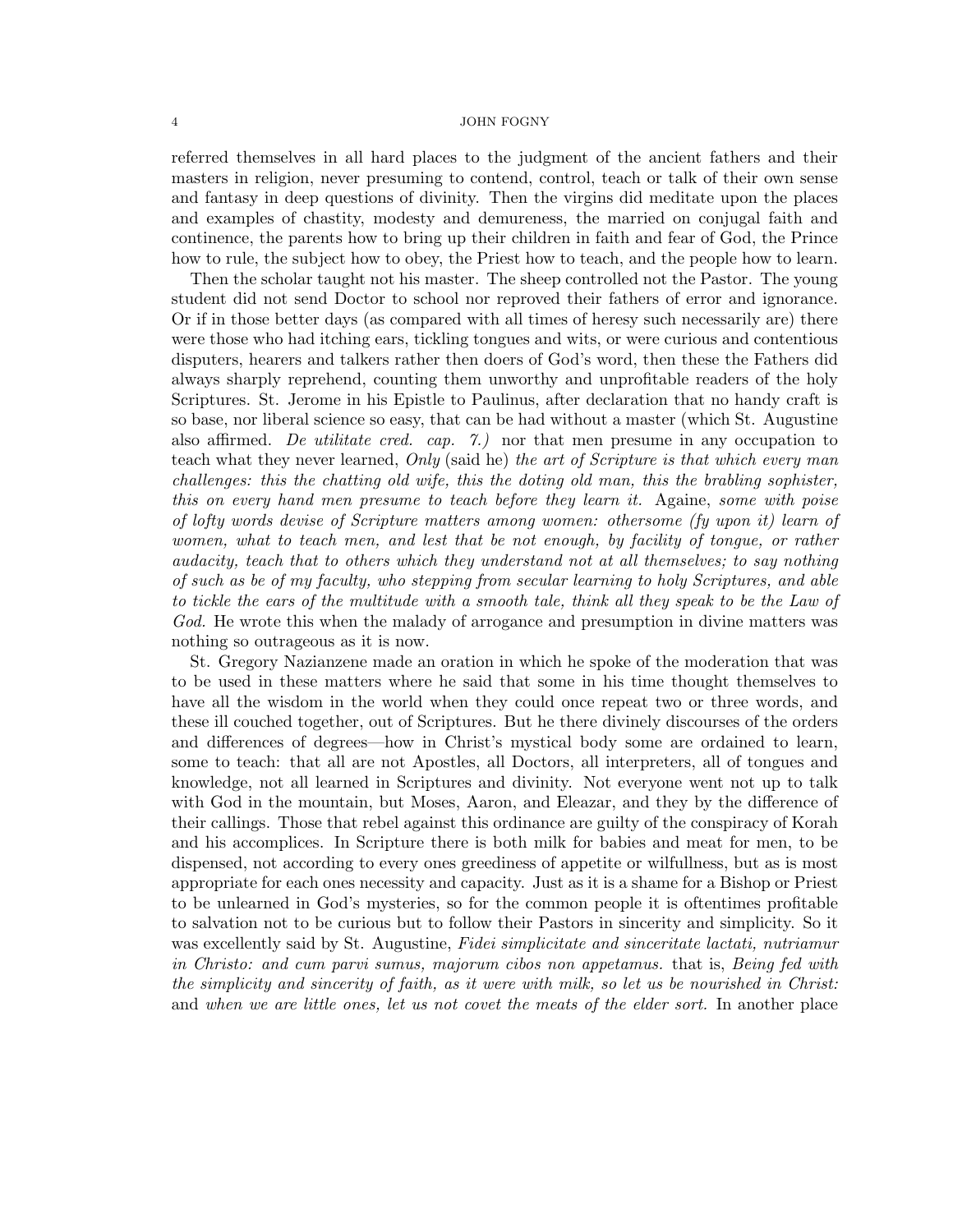he testified that the word of God cannot be preached nor certain mysteries uttered to all men alike, but are to be delivered according to the capacity of the hearers. This he proves both by St. Paul's example, who gave not to every sort strong meat, but milk to many (those who were not spiritual, but carnal and not capable), and by our Lord's also, who spoke to some plainly and to others in parables, and affirmed that he had many things to utter which the hearers were not able to bear.

How much more may we gather that all things that are written are not for the capacity and diet of every of the simple readers, but that very many mysteries of holy writ are very far above their reach, and may and ought to be (by as great reason) delivered to them in measure and mean as is most appropriate? This indeed can hardly be done when the whole book of the Bible lies before every man in his mother tongue to make choice of what he list. For which cause the said Gregory Nazianzen wished the Christians had as good a law as the Hebrews of old, who (as St. Jerome also witnessed) took order among themselves that none should read the *Song of Songs* nor certain other pieces of hardest Scriptures until they were thirty years old.

And truly there is no cause why men should be more loathe to be ordered and moderated in this point by God's Church and their Pastors than they are in the use of holy Sacraments. For this Christ has appointed Priests and ministers, at whose hands we must receive them, and not be our own carvers. And so he has given us doctors, prophets, expounders, interpreters, teachers and preachers to take the law and our faith at their mouths. Because our faith and religion come not to us properly or principally by reading of Scriptures but (as the Apostle said) by hearing of the preachers lawfully sent: though reading in order and humility much confirms and advances the same. Therefore this holy book of the Scriptures is called by St. Ambrose, *Liber sacerdotalis, the book of priests*, at whose hands and disposition we must take and use it. Li. 2. ad Grat.

The wise will not here regard what some willful people mutter, namely, that the Scriptures are made for all men and that it is from envy that the Priests keep the holy book from them. This suggestion comes from the same serpent that seduced our first parents, who persuaded them that God had forbidden them that tree of knowledge lest they should be as cunning as himself, and like unto the Highest. No, no, the Church does it to keep them from blind, ignorant presumption and from that which the Apostle calls *falsi nomi*nis scientiam, knowledge falsely so-called: and not to bar them from the true knowledge of Christ. She would have all wise, but usque ad sobrietatem, unto sobriety, as the Apostle speaks. She knows the Scriptures are ordained for every state, as meats, elements, fire, water, candle, knives, sword, and the like: which are as necessary (most of them) for children as old folks, for the simple as the wise: but yet would damage all if they were at the guiding of other than wise men, or were in the hands of every one, for whose preservation they are profitable. She forbids not the reading of them in any language, envies no man's commodity, but gives order how to do it to edification and not destruction: how to do it without casting the holy to dogs, or pearls to hogs: (See St. Chrysostom homily 24 in Matthew, declaring these hogs and dogs to be carnal men and Heretics, that take no good of the holy mysteries, but thereby do both hurt themselves and others :) how to do it agreeably to the sovereign sincerity, majesty, and depth of Mystery contained in the same.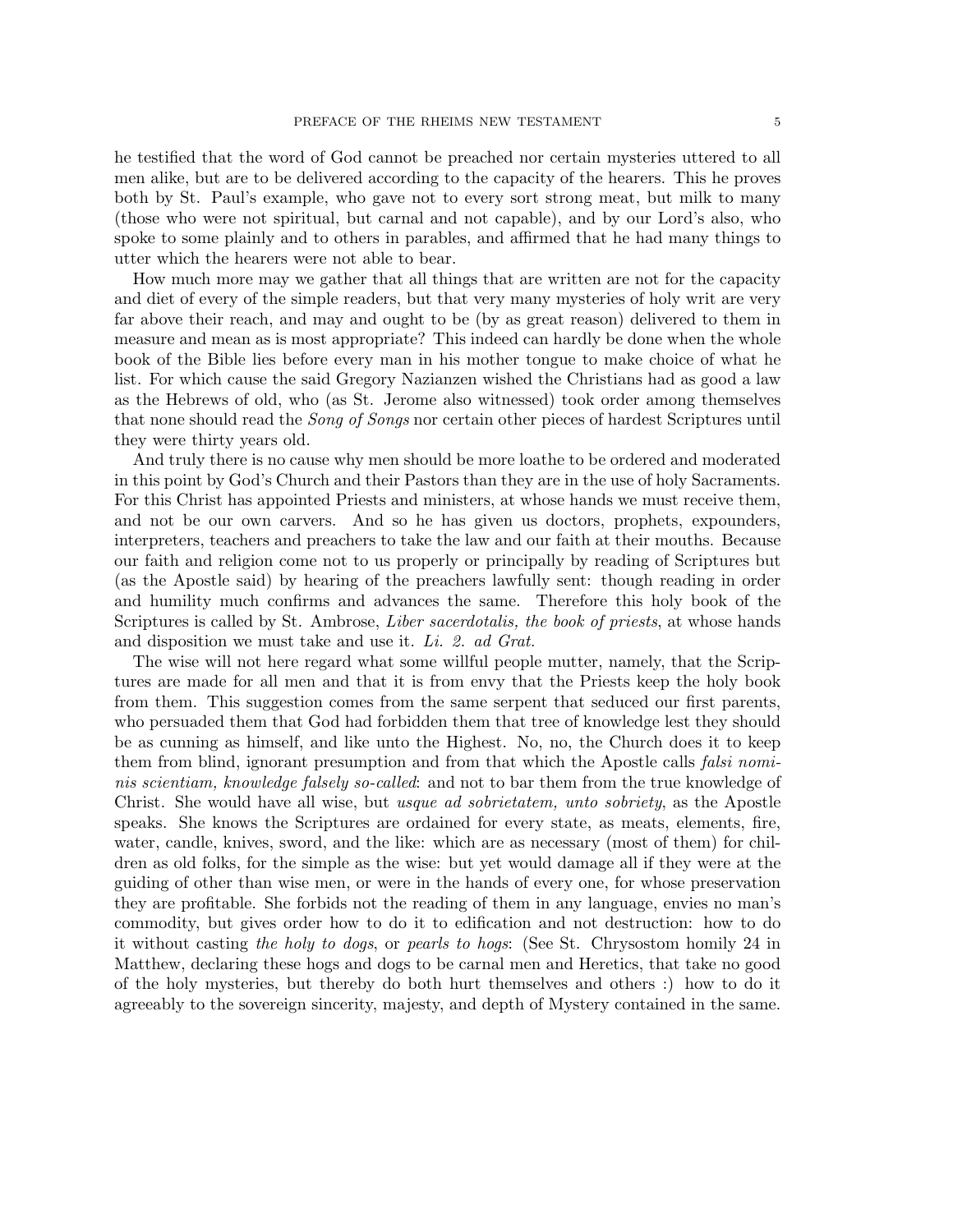She would have the presumptuous Heretic, notwithstanding he allege them never so fast, flying as it were through the whole Bible, and quoting the Psalms, Prophets, Gospels, Epistles, never so readily for his purpose, as Vincentius Lirinensis said such mens fashion is. Yet she would, according to Tertullian's rule, have such mere usurpers quite discharged of all occupying and possession of the holy Testament, which is her old and only right and inheritance, and belongs not to Heretics at all, whom Origen called *Scripturarum fures*, thieves of the Scriptures. She would have the unworthy repelled, the curious repressed, the simple measured, the learned humbled, and all sorts so to use them or abstain from them as is most convenient for every ones salvation. So it would be with this general admonition, that none can understand the meaning of God in the Scriptures except Christ open their sense and make them partakers of his holy Spirit in the unity of his mystical body. And for the rest, she commits it to the Pastor of every province and people, according to the difference of time, place, and persons, how and in what sort the reading of the Scriptures is more or less to be procured or permitted.

Wherein, the variety of circumstances causes them to deal differently: as we see by St. Chrysostom's people of Constantinople, who were so delicate, dull, worldly, and so much given to dice, cards, specially stage-plays or theaters (as St. Gregory Nazianzene witnessed) that the Scriptures and all holy lections of divine things were loathsome to them. Whereby their holy Bishop was forced in many of his sermons to cry out against their extreme negligence and contempt of God's word, declaring that not only hermits and religious (as they alleged for their excuse) but secular men of all sorts might read the Scriptures and often have more need thereof in respect of themselves then the other that live in more purity and contemplation. He further insinuated that though many things are high and hard therein, yet many godly histories, lives, examples, and precepts of life and doctrine are plain. And finally he said that when the Gentiles were so cunning and diligent to impugne their faith, it were not good for Christians to be too simple or negligent in the defense thereof as (in truth) it is more requisite for a Catholic man in these days when our Adversaries are industrious to impeach our belief, to be skillful in Scriptures, than at other times when the Church had no such enemies.

To this sense St. Chrysostom said many things, not as a teacher in school making exact and general rules to be observed in all places and times, but as a pulpit man, agreeably to that audience and his people's default. He was not making it therefore (as some perversely gather of his words) a thing absolutely needful for every poor artificer to read or study Scriptures. Nor did he in any way favor the presumptuous, curious, and contentious jangling and searching of God's secrets, reproved by the aforesaid fathers, much less approve the excessive pride and madness of these days, when every man and woman is become not only a reader, but a teacher, controller, and judge of Doctors, Church, Scriptures and all. They either contemn or easily pass over all the moral parts, good examples, and precepts of life (by which the simple learning these might be much edified). Only, after a fashion, do they occupy themselves in dogmatic, mystical, high, and hidden secrets of God's counsels, as of Predestination, reprobation, election, prescience, forsaking of the Jews, vocation of the gentiles, and other incomprehensible mysteries. Languishing about questions of only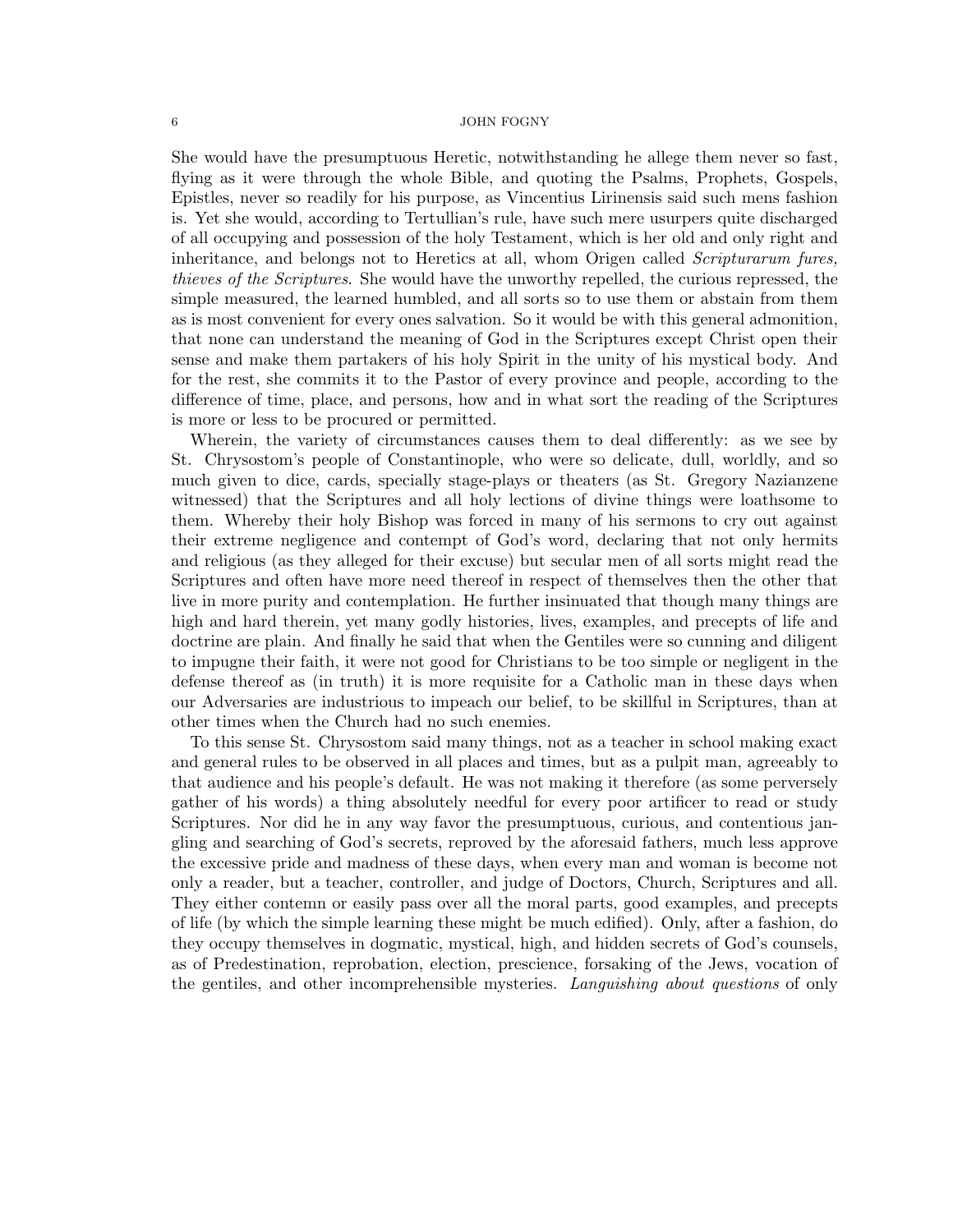faith, fiduce, new phrases and figures, ever learning, but never coming to knowledge, reading and tossing in pride of wit, conceit of their own cunning, and upon presumption of I can tell what spirit, such books specially and Epistles, as St. Peter foretold that the unlearned and unstable would deprave to their own damnation.

They delight in none more than in the Epistle to the Romans, the Song of Songs, the Apocalypse, which have in them as many mysteries as words. They find no difficulty in the sacred book clasped with seven seals. They ask for no expositor with the holy Eunuch. They feel no such depth of God's science in the scriptures, as St. Augustine did when he cried out, *Mira profunditas eloquiorum tuorum, mira profunditas (Deus meus)* mira profunditas: horror est intendere in eam, horror honoris, et tremor amoris. That is, O wonderful profoundness of thy words: wonderful profoundness, my God, wonderful profoundness: it makes a man quake to look on it: to quake for reverence, and to tremble for the love thereof. They regard not that which the same Doctor affirmed, that the depth and profundity of wisdom, not only in the words of holy Scripture, but also in the matter and sense, is so wonderful, that, live a man never so long, be he of never so high a wit, never so studious, never so servent to attain the knowledge thereof, yet when he ends he shall confess he only begins. They feel not with St. Jerome, that the text has a hard shell to be broken before we come to the kernel. They will not stay themselves in only reading the sacred Scriptures thirteen years together, with St. Basil and St. Gregory Nazianzene, before they expound them, nor take the care (as they did) never otherwise to interpret them, than by the uniform consent of their forefathers and Apostolic tradition.

If our new Ministers had this cogitation and care that these and all other wise men have, and ever had, our country would have never fallen to this miserable state in religion, and that under pretence, colour, and countenance of God's word. Neither should virtue and good life have been so pitifully corrupted in time of such reading, toiling, tumbling and translating the book of our life and salvation. The more precious the right and reverent use is, the more pernicious is the abuse and profanation of the same: which every man of experience by these few years prove, and by comparing the former days and manners to these of ours may easily try.

Look whether your men be more virtuous, your women more chaste, your children more obedient, your servants more trusty, your maids more modest, your friends more faithful, your laity more just in dealing, your Clergy more devout in praying: whether there be more religion, fear of God, faith and conscience in all states now, than of old, when there was not so much reading, chatting, and jangling of God's word, but much more sincere dealing, doing, and keeping the same. Look whether through this disorder women teach not their husbands, children their parents, young fools their old and wise fathers, the scholars their masters, the sheep their pastor, and the people the Priest. Look whether the most chaste and sacred sentences of God's holy word are not turned of many into mirth, mockery, amorous ballets and detestable letters of love and lewdness: their delicate rhymes, tunes, and translations much increasing the same.

This fall of good life and profaning the divine mysteries, everybody sees. But the great corruption and decay of faith hereby, none see but wise men, who only know that, were the Scriptures never so truly translated, yet Heretics and ill men that follow their own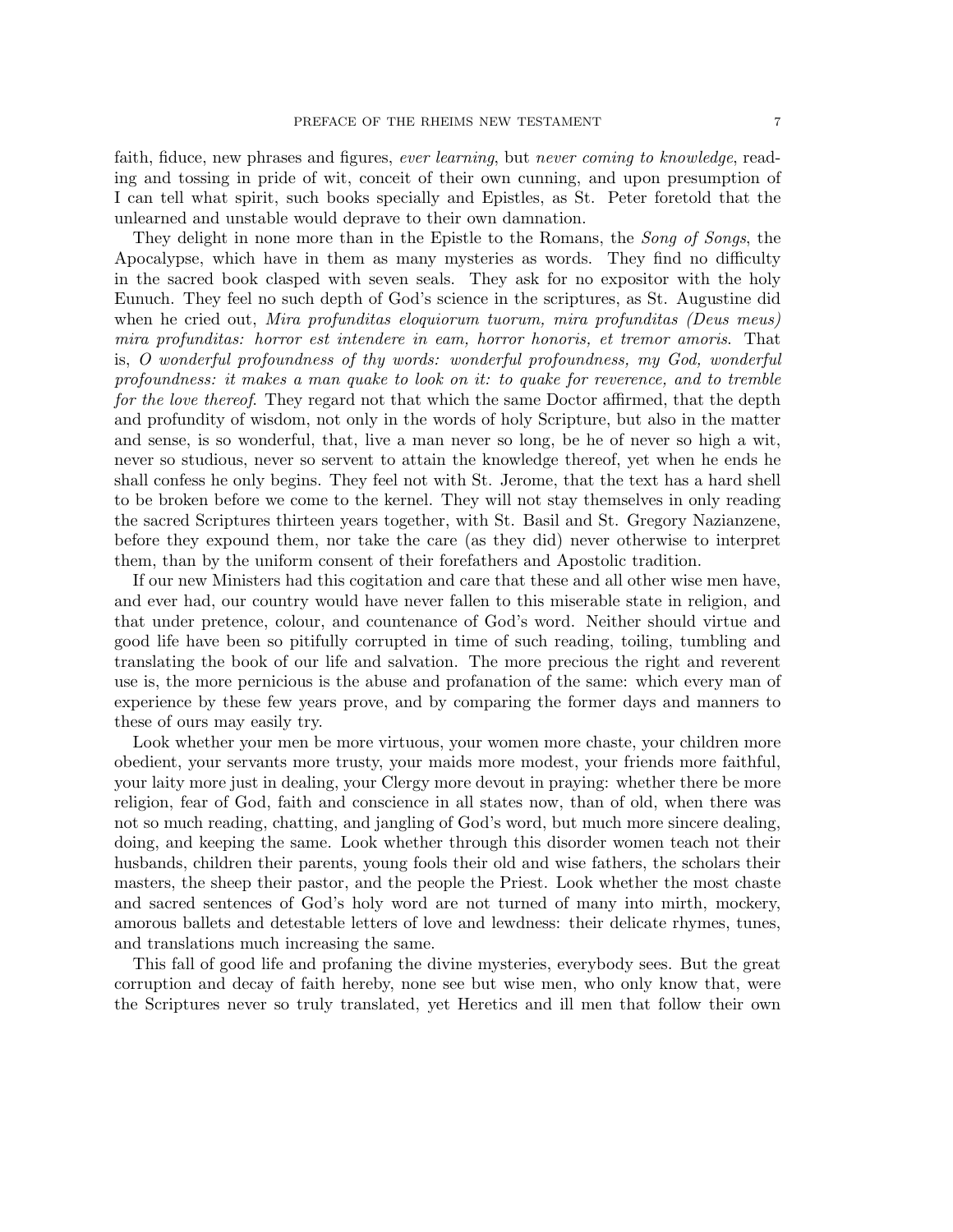spirit and know nothing but their private fantasy and not the sense of the holy Church and Doctors, must necessarily abuse them to their damnation. And they know that the curious simpletons and sensual men which have no taste of the things that be of the Spirit of God, may of infinite places take occasion of pernicious errors. For though the letter or text have no error, yet (said St. Ambrose) the Arian, or (as we may now speak) the Calvinist interpretation has errors. lib. 2 ad Gratianum ca. 1. And Tertullian said, The sense adulterated is as perilous as the style corrupted. De Praescript. St. Hilary also speaks thus: Heresy rises about the understanding, not about the writing: the fault is in the sense, not in the word. lib. 2 de Trinit. in principio. and St. Augustine said that many hold the scriptures as they do the Sacraments, ad speciem, and non ad salutem: to the outward show, and not to salvation. de Baptis. cont Donat lib 3 ca. 19. Finally, all sect-masters and ravening wolves, even the devils themselves, pretend Scriptures, allege Scriptures, and entirely shroud themselves in Scriptures, as in the wool and fleece of the simple sheep. Whereby the vulgar, in these days of general disputes, cannot but be in extreme danger of error, though their books were truly translated and were truly in themselves God's own word indeed.

But the case now is more lamentable. The Protestants and such as St. Paul calls ambulantes in aslutia, walking in deceitfulnes, have so abused the people and many others in the world, not unwise, that by false translations they have instead of God's Law and Testament, and for Christ's written will and word, given them their own wicked writing and fantasies, most shamefully in all their versions Latin, English, and other tongues, corrupting both the letter and sense by false translation, adding, detracting, altering, transposing, pointing, and all other guileful means: specially where it serves for the advantage of their private opinions. For which, they are bold also, partly to disauthorise quite, partly to make doubtful, many entire books allowed for Canonical Scripture by the universal Church of God this thousand years and upward: to alter all the authentic and Ecclesiastic words used since our Christianity into new profane novelties of speech agreeable to their doctrine: to change the titles of works, to put out the names of the authors, to charge the very Evangelist with following untrue translation, to add entire sentences proper to their sect, into their psalms in meter, even into the very Creed in rhyme; all which the poor deceived people say and sing as though they were God's own word, being indeed through such sacrilegious treachery, made the Devil's word.

To say nothing of their intolerable liberty and license to change the accustomed callings of God, Angel, men, places, and things used by the Apostles and all antiquity, in Greek, Latin, and all other languages of Christian Nations, into new names, sometimes falsely, and always ridiculously and for ostentation taken of the Hebrews: to frame and fine the phrases of holy Scriptures after the form of profane writers, sticking not for the same to supply, add, alter or diminish as freely as if they translated Livy, Virgil, or Terence. Having no religious respect to keep either the majesty or sincere simplicity of that venerable style of Christ's spirit, as St. Augustine spoke, in which kind the holy Ghost chose of infinite wisdom rather to have the divine mysteries uttered than any other more delicate, much less in that meretricious, manner of writing that sundry of these new translators use. Of this sort Calvin himself and his pew-fellows so much complain that they profess Satan to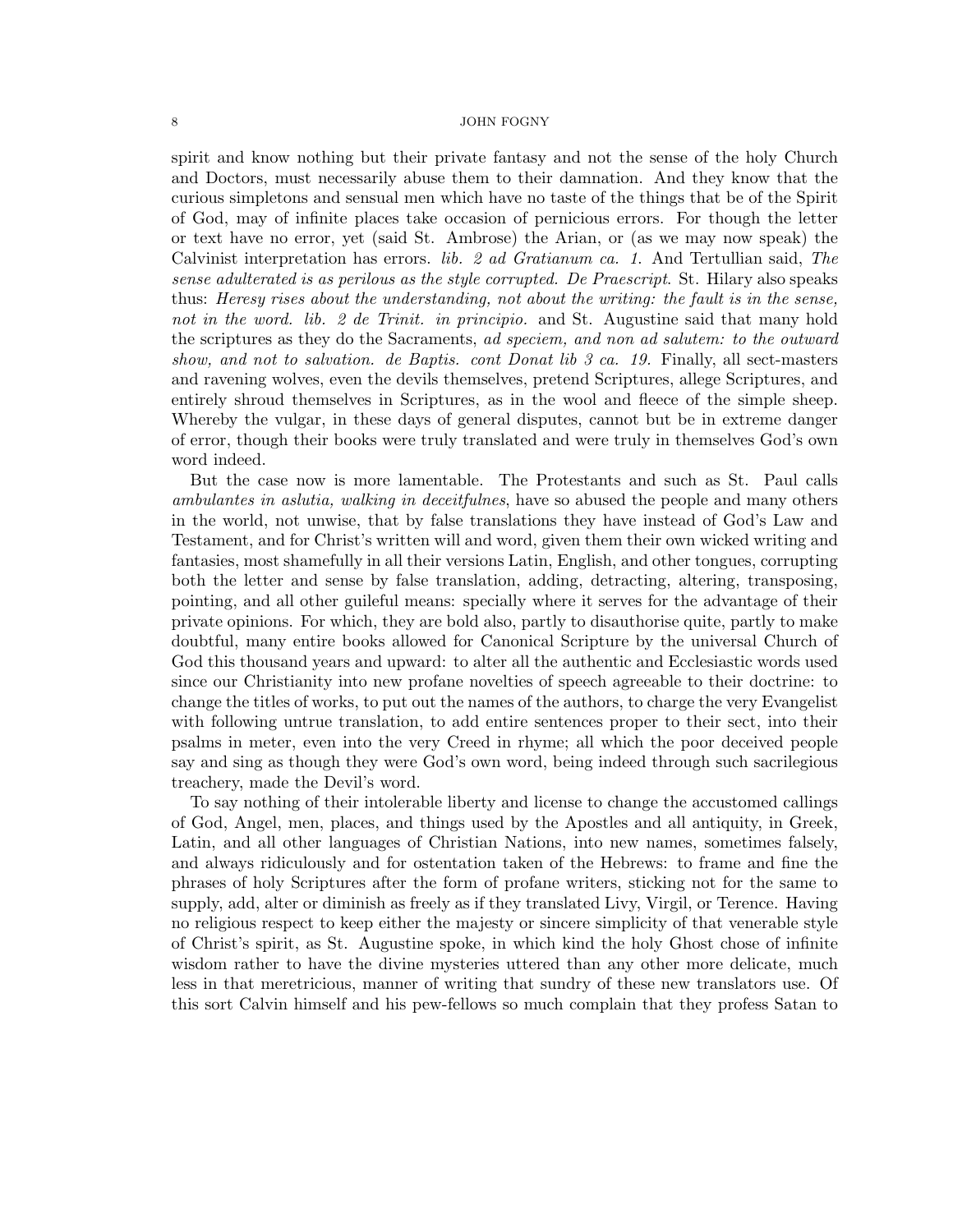have gained more by these new interpreters (their number, levity of spirit, and audacity increasing daily) than he did before by keeping the word from the people. And for a pattern of this mischief, they give Castalion, adjuring all their churches and scholars to beware of his translation, as one that has made a very sport and mockery of God's holy word. So they charge him. But they themselves (and the Zwinglians of Zuricke, whose translations Luther therefore abhorred) handle the matter with no more fidelity, gravity, or sincerity, but rather with much more falsification, or (to use the Apostles words) cauponation and adulteration of God's word, than those they criticize. They add many wicked glosses, prayers, confessions of faith, containing both blasphemous errors and plain contradictions to themselves and among themselves, all privileged and authorised to be joined to the Bible, and to be said and sung of the poor people, and to be believed as articles of faith and entirely consonant with God's word.

Whether having compassion to see our beloved countrymen, with extreme danger of their souls, to use only such profane translations, and erroneous mens mere fantasies, for the pure and blessed word of truth, much also moved thereunto by the desires of many devout persons, have set forth for you (benign readers) the new Testament to begin with, trusting that it may give occasion to you, after diligent perusing thereof, to lay away at lest such their impure versions as hitherto you have been forced to occupy. How well we have done it, we must not be judges, but refer all to God's Church and our superiors in the same. To them we submit our selves, and this, and all other our labours, to be in part or in the whole, reformed, corrected, altered, or quite abolished: most humbly desiring pardon if through our ignorance, temerity, or other humane infirmity, we have anywhere mistaken the sense of the holy Ghost; further promising that, if hereafter we espy any of our own errors, or if any other, either friend of good will or adversary for desire of reprehension, shall open unto us the same, we will not (as Protestants do) for defense of our estimation or of pride and contention, by wrangling words, wilfully persist in them but be most glad to hear of them and in the next edition or otherwise to correct them. For it is truth that we seek for, and Gods honour: which being had either by good intention, or by occasion, all is well. This we profess only, that we have done our endeavor with prayer, much fear and trembling, lest we should dangerously err in so sacred, high, and divine a work: that we have done it with all faith, diligence, and sincerity: that we have used no partiality for the disadvantage of our adversaries, nor no more license then is sufferable in translating of holy Scriptures: continually keeping ourselves as near as is possible to our text and to the very words and phrases which by long use are made venerable, though to some profane or delicate ears they may seem more hard or barbarous, as the whole style of Scripture does lightly to such at the beginning: acknowledging with St. Jerome that in other writings it is enough to give in translation sense for sense, but that in Scriptures, lest we miss the sense, we must keep the very words. Ad Pammach. epistola 101 ca. 2 in princip. We must, said St. Augustine, speak according to a set rule, lest license of words breed some wicked opinion concerning the things contained under the words. De civitate lib. 10. cap. 12. Whereof our holy forefathers and ancient Doctors had such a religious care that they would not change the very barbarisms or incongruities of speech which by long use had prevailed in the old readings or recitings of scriptures; as, Neque nubent neque nubentur,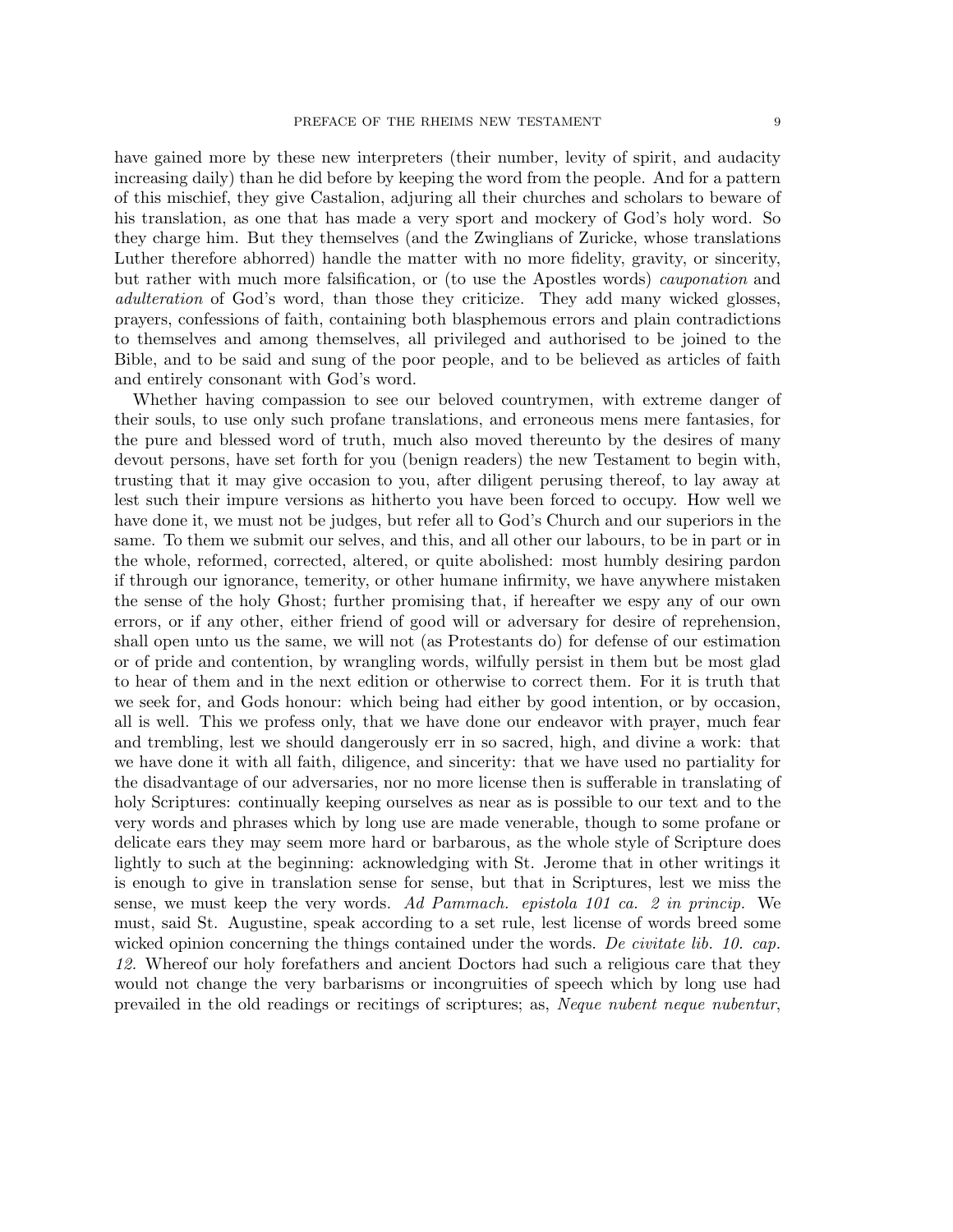in Tertullian li. 4. in Marcion. in St. Hilary in c. 22 Mat. and in all the fathers. Qui me confusus fuerit, confundar and ego eum, in St. Cyprian ep. 63 nu. 7. Talis enim nobis decebat sacerdos (which was an older translation than the vulgar Latin that now is) in St. Ambrose c. 3 de fuga seculi. and St. Jerome himself, who otherwise corrected the Latin translation that was used before his time, yet keeps religiously (as himself professes Praefat. in 4 Evang. ad Damasum) these and similar passages, Nonne vos magis pluris estis illis? and, filius hominis non venit ministrari, sed ministrare: and, Neque nubent, neque nubentur: in his commentaries upon these places: and Non capit Prophetam perire extra Hierusalem, in his commentaries in c. 2. Joel. sub finem. And St. Augustine, who is most religious in all these phrases, counts it a special pride and infirmity in those that have a little learning in tongues, and none in things, that they easily take offense of the simple speeches or solecisms in the scriptures, de doctrina Christ. li. 2. cap. 13. See also the same holy father li. 3 de doct. Christ. c. 3. and tract. 2 in Evang. Joan. But of the manner of our translation more later.

In the sight of the learned and all indifferent men, the text thus truly translated might sufficiently both control the adversary's corruptions and prove that the holy Scripture, whereof they have made so great boasts, make nothing for their new opinions but entirely for the Catholic Church's belief and doctrine in all the points of difference between us. But the good and simple may easily be seduced by some few obstinate persons of perdition whom we see given over to a reprobate sense, to whom the Gospel, which in itself is the odor of life to salvation, is made the odor of death to damnation, over whose eyes for sin and disobedience God suffers a veil or cover to lie, while they read the new Testament; even as the Apostle said the Jews have till this day in reading of the old that as the one sort cannot find Christ in the Scriptures, no matter how much they may read, so the other cannot find the Catholic Church nor her doctrine. And so the truth is again discovered, by such experience, in this saying of St. Augustine, If the prejudice of any erroneous persuasion preoccupy the mind, whatsoever the Scripture has to the contrary, men take it for a figurative speech. For these reasons, and somewhat to help the faithful reader in the difficulties of diverse places, we have also set forth reasonably large ANNOTATIONS, thereby to show the studious reader in most places pertaining to the controversies of this time, both the heretical corruptions and false deductions, and also the Apostolic tradition, the expositions of the holy fathers, the decrees of the Catholic Church and most ancient Councils. Whosoever trusts not the sense of holy Scriptures by these means, but had rather follow his private judgment or the arrogant spirit of these sectaries, shall worthily through his own wilfullness be deceived. So beseeching all men to look with diligence, sincerity, and indifference into the case that concerns no less than every ones eternal salvation or damnation.

Which if he do, we doubt not but he shall to his great contentment, find the holy Scriptures most clearly and invincibly to prove the articles of Catholic doctrine against our adversaries, which perhaps he had thought before this diligent search, either not to be consonant with God's word, or at least not contained in the same, and finally he shall prove this saying of S. Augustine to be most true. Multi sensus, etc. Many senses of holy Scriptures lie hidden, and are known to some few of greater understanding: neither are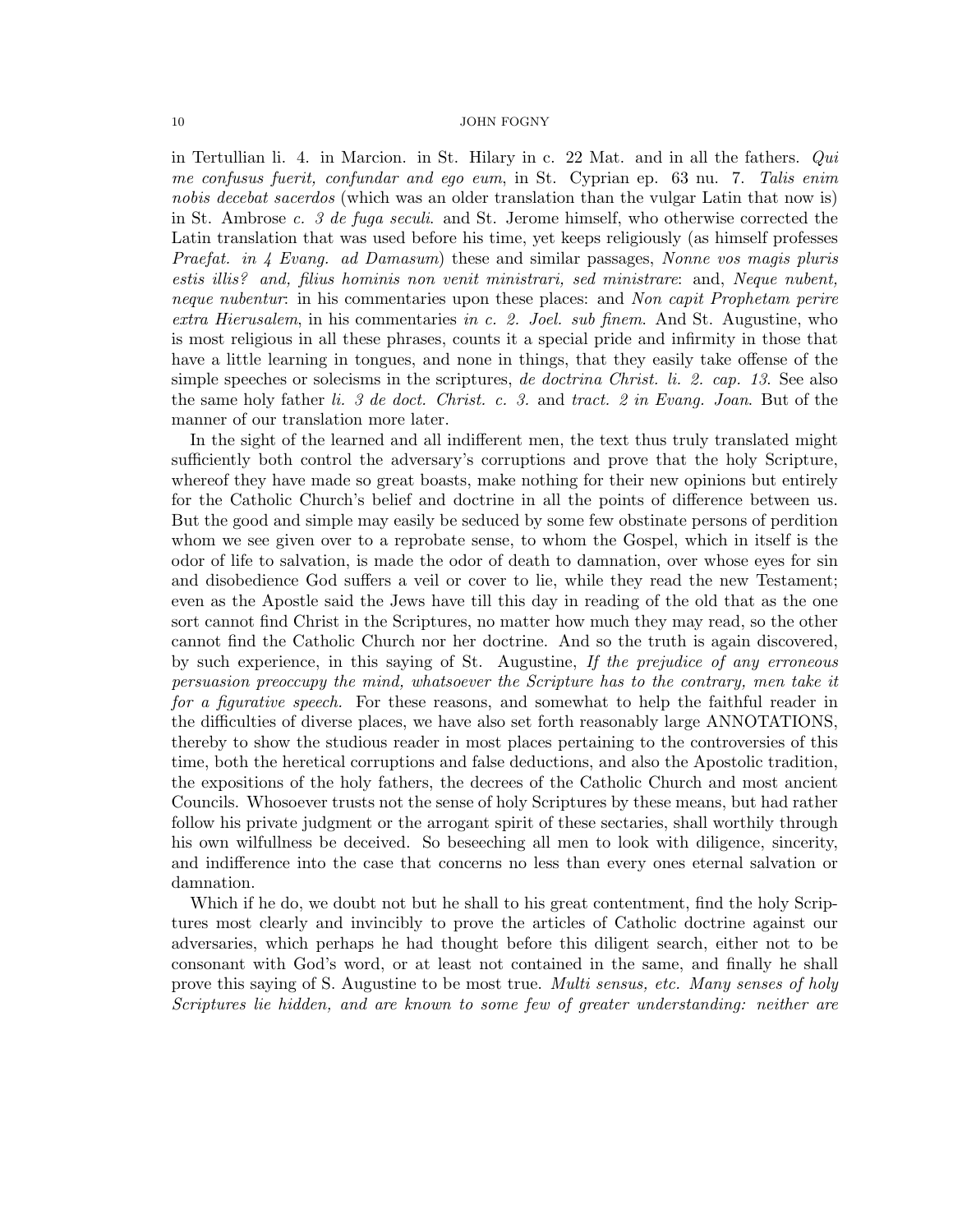they at any time avouched more commodiously and acceptably than at such times when the care to answer heretics does force men thereunto. For then, even they that are negligent in matters of study and learning, shaking of sluggishnes, are stirred up to diligent hearing that the Adversaries may be refelled. Again, how many senses of holy Scriptures, concerning Christ's Godhead, have been avouched against Photinus: how many, of his Manhood, against Manichaus: how many, of the Trinity, against Sabellius: how many, of the unity in Trinity, against the Arians, Eunomians, Macedonians: how many, of the Catholic Church dispersed throughout the whole world, and of the mixture of good and bad in the same until the end of the world, against the Donatists and Luciferians and other of the like error: how many against all other heretics, which it were to long to rehearse? Of which senses and expositions of holy Scripture the approved authors and avouchers, should otherwise either not be known at all, or not so well known, as the contradictions of proud heretics have made them.

Thus he said of such things as not seeming to be in holy Scriptures to the ignorant or heretics, yet indeed are there. But in other points doubted of, that indeed are not decided by Scripture, he gives us this goodly rule to be followed in all, as he exemplifies in one. Then do we hold (said he) the verity of the Scriptures when we do that which now has seemed good to the Universal Church, which the authority of the Scriptures themselves do commend: so that, forasmuch as the holy Scripture cannot deceive, whosoever is afraid to be deceived with the obscurity of questions, let him therein ask counsel of the same CHURCH, which the holy Scripture most certainly and evidently shows and points unto. Aug. li. I. Cont. Crescon. c. 13.

Now to give thee also intelligence in particular, most gentle reader, of such things as it behooves thee specially to know concerning our Translation: We translate the old vulgar Latin text, not the common Greek text, for these reasons:

- (1) It is so ancient that it was used in the Church of God over 1300 years ago, as appears by the fathers of those times.
- (2) It is that (by the common received opinion and by all probability) which St. Jerome afterward corrected according to the Greek, by the appointment of Damasus then Pope, as he makes mention in his preface before the four Evangelists, unto the said Damasus: and *in Catalogo in fine*, and *ep.* 102.
- (3) Consequently it is the same which St. Augustine so commends and allows in an Epistle to St. Jerome.
- (4) It is that, which for the most part ever since has been used in the Church's service, expounded in sermons, alleged and interpreted in the Commentaries and writings of the ancient fathers of the Latin Church.
- (5) The holy Council of Trent, for these and many other important considerations, has declared and defined this only of all other latin translations, to be authentic, and so only to be used and taken in public lessons, disputations, preachings, and expositions, and that no man presume upon any pretence to reject or refuse the same.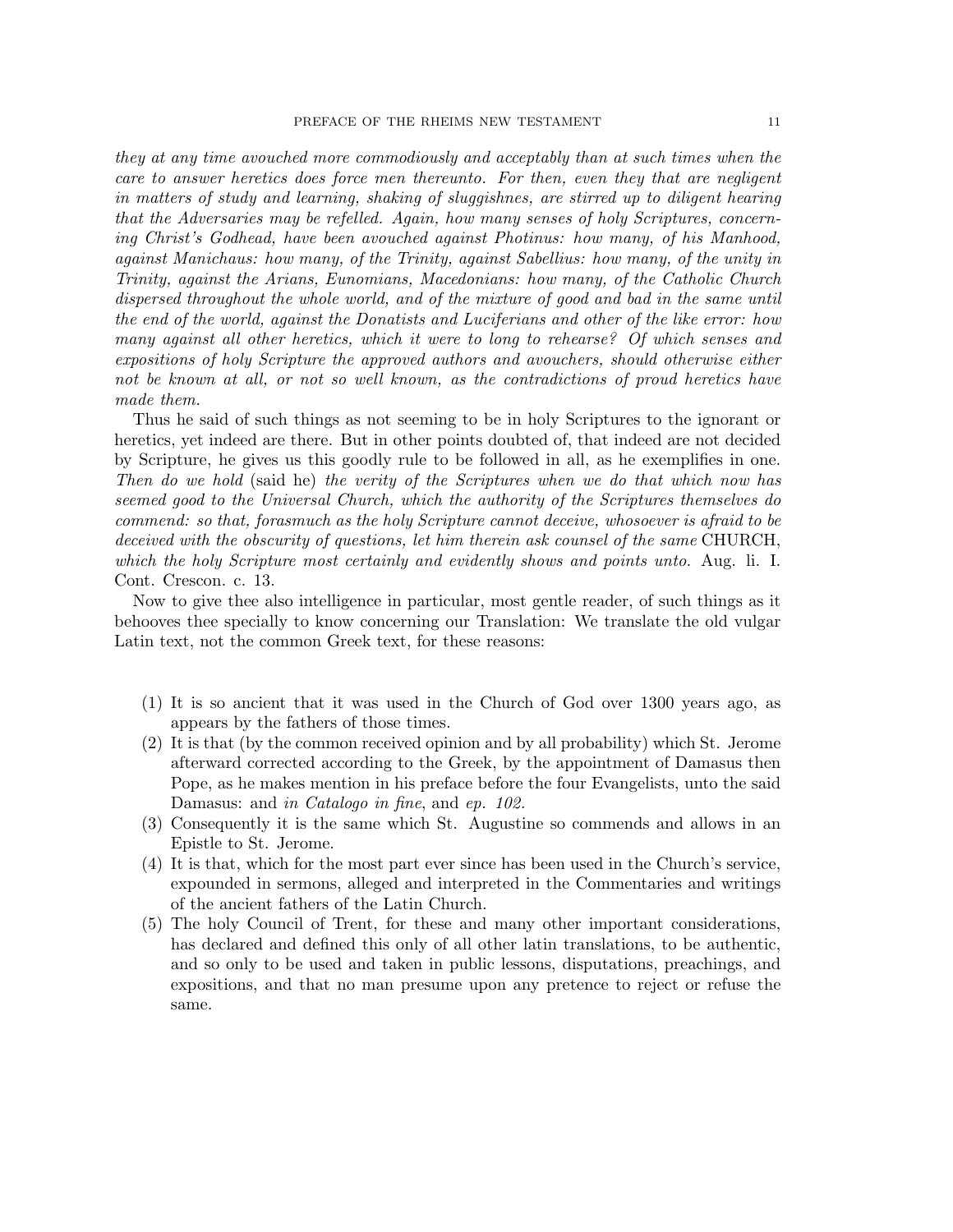- (6) It is the gravest, sincerest, of greatest majesty, least partiality, as being without all respect of controversies and contentions, specially these of our time, as appears by those places which Erasmus and others at this day translate much more to the advantage of the Catholic cause.
- (7) It is so exact and precise according to the Greek, both the phrase and the word, that delicate Heretics therefore reprehend it of rudeness. And that it follows the Greek far more exactly then the Protestant's translations, beside infinite other places, we appeal to these. Tit. 3, 14. Curent bonis operibus praesse.  $[gk-pro\&\#237;9asq7$ gk] (greek:  $\text{pro\&}\#237$ ; stasthai). Engl. bib. 1577, to mainteine good workes. and Hebr. 10, 20. *Viam nobis initinaust.*  $g\&\&\#232;\text{nek}\&\#14957;\text{nisen-gk}$  (greek:  $\&\#232$ ;nekainisen). English Bib. he prepared. So in these words, Justificationes, Traditiones, Idola &c. In all which they come not near the Greek, but avoid it on purpose.
- (8) The Adversaries themselves, namely Beza, prefer it before all the rest. In praefat. no. Test an. 1556. And again he said that the old Interpreter translated very religiously. Annot. in 1. Luc. v. 1.
- (9) In the rest, there is such diversity and dissension, and no end of reprehending one another, and translating every man according to his fantasy, that Luther said, If the world should stand any long time we must receive again (which he thought absurd) the Decrees of Councils, for preserving the unity of faith, because of so diverse interpretations of the Scripture. And Beza (in the place above mentioned) notes the itching ambition of his fellow-translators, that had much rather disagree and dissent from the best, than seem themselves to have said or written nothing. And Bezas translation itself, being so esteemed in our country that the GenevaEnglish Testaments are translated according to the same, yet sometime goes so wide from the Greek, and from the meaning of the holy Ghost, that themselves which protest to translate it, dare not follow it. For example, Luc. 3, 36. They have put these words, The sonne of Cainan, which he wittingly and wilfully left out: and Act. 1, 14. they say, With the women, agreeably to the vulgar Latin: where he says, Cum vxoribus, with their wives.
- (10) It is not only better than all other Latin translations, but than the Greek text itself in those places where they disagree.

The proof hereof is evident, because most of the ancient Heretics were Grecians, and therefore the Scriptures in Greek were more corrupted by them, as the ancient fathers often complain. Tertullian notes the Greek text which is at this day (1 Cor. 15, 47) to be an old corruption of Marcion the Heretic, and the truth to be as in our vulgar latin, Secundus homo de coelo coelestis, The second man from heauen heauenly. So read other ancient fathers, and Erasmus thinks it must be so, and Calvin himself follows it Instit. li. 2. c. 13. parag. 2. Again St. Jerome notes that the Greek text (1 Cor. 7, 33) which is at this day, is not the *Apostolical veritie* or the true text of the Apostle: but that which is in the vulgar Latin, Qui cum vxore est, solicitus est qua sunt mundi quomodo placeat vxori, and divisus est. He that is with a wife, is careful of worldly things, how he may please his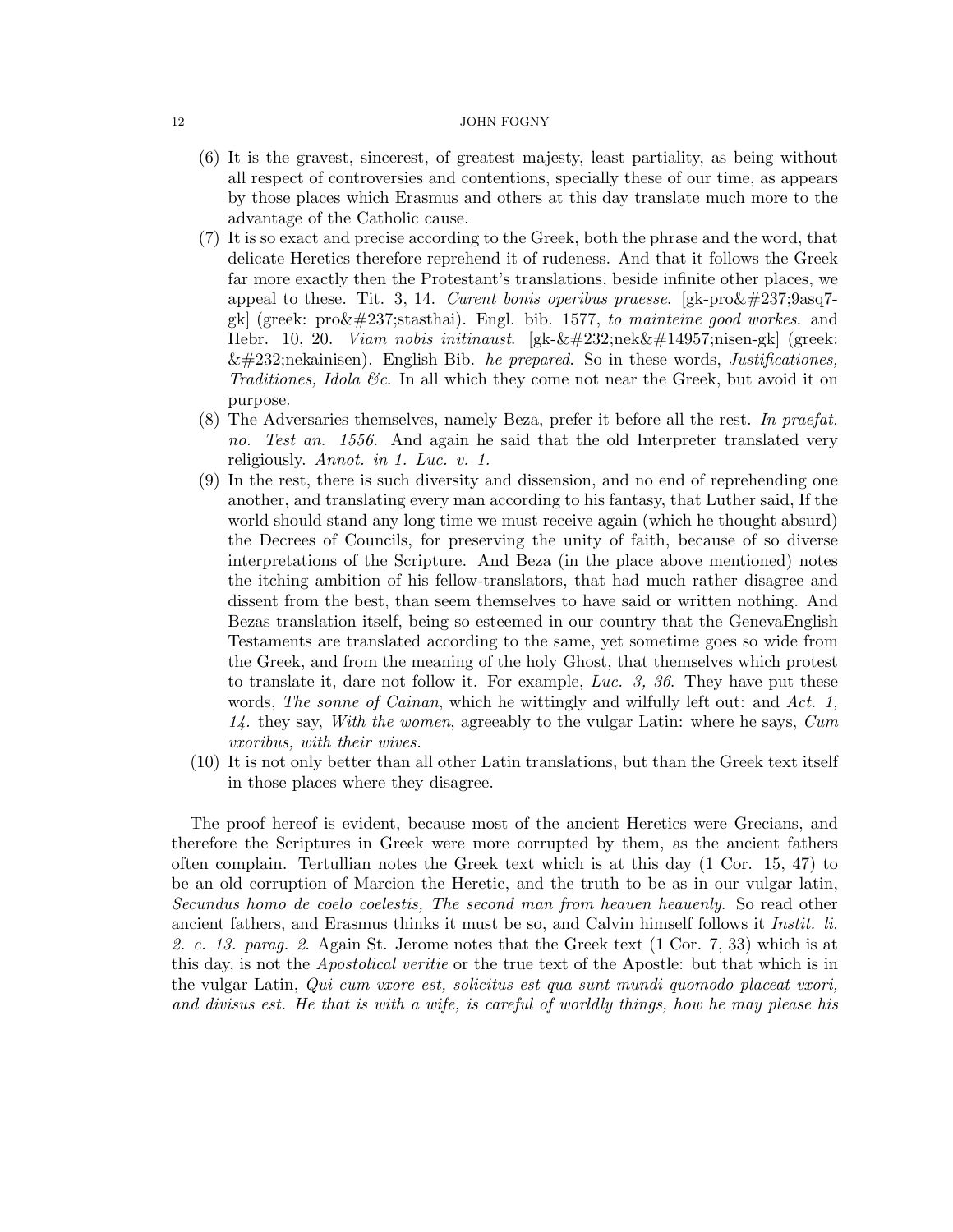wife, and is divided or distracted. The Ecclesiastical history called the, Tripartite, notes the Greek text that now is (1 John 4, 3) to be an old corruption of the ancient Greek copies, by the Nestorian Heretics, and the true reading to be as in our vulgar Latin, Omnis spiritus qui solvit IESUM, ex Deo non est. Every spirit that dissolves JESUS, is not of God: and Beza confesses that Socrates in his Ecclesiastical history reads so in the Greek, [gk-pn pn3=ma -gk] (greek: pan pnonma ) [gk-l2-gk] (greek: lei) [gk- tn hso4 xri9n-gk] (greek: tn soun christn) &c.

But the proof is more pregnant out of the Adversaries themselves. They forsake the Greek text as corrupted, and translate according to the vulgar Latin, namely Beza and his scholars the English translators of the Bible, in these places. Hebr. chap. 9, vers. 1. saying, The first covenant, for that which is in the Greek. The first tabernacle. where they put, covenant, not as of the text, but in another letter, as to be understood, according to the vulgar Latin which most sincerely leaves it out altogether, saying, *Habuit quidem* and prius iustificationes  $\mathcal{C}_c$ . The former also indeed had justifications  $\mathcal{C}_c$ . Again, Ro. 11, vers. 21. They translate not according to the Greek text, *Tempori servientes, serving the* time, which Beza says must be a corruption, but according to the vulgar Latin, *Domino* servientes, serving our Lord. Again, Apoc. 11, vers. 2. they translate not the Greek text, Atrium quod intra templum est, the court which is within the temple: but clean contrary, according to the vulgar Latin, which Beza says is the true reading. Atrium quod est foris templum, the court which is without the temple. Only in this last place, one English Bible of the year 1562 follows the error of the Greek. Again,  $\mathcal{Z}$  Tim.  $\mathcal{Z}$ . vers. 14. they add, but, more than is in the Greek to make the sense more commodious and easy, according as it is in the vulgar Latin. Again, James 5, 12 they leave the Greek, and follow the Vulgar Latin, saying, lest you fall into condemnation. I doubt not (says Beza) but this is the true and sincere reading, and I suspect the corruption in the Greek came thus  $\mathcal{C}\epsilon$ . It would take a long time to write down all such places where the Adversaries (specially Beza) follow the old vulgar Latin and the Greek copy agreeable thereunto, condemning any other Greek text as corrupt.

Again, Erasmus the best translator of all the later, by Beza's judgment, said that the Greek sometime had superfluities corruptly added to the text of holy Scripture; as Mat. 6 to the end of the Pater noster, these words—*Because thine is the kingdom, the power, and* the glorie, for euer more. Which he called, nugas, trifles rashly added to our Lords prayer, and reprehended Valla for blaming the old vulgar Latin because it did not have it. Likewise Ro. 11, 6, these words in the Greek are not in the vulgar latin: But if of works, it is not now grace: otherwise the work is no more a work. and Mar 10, 29. these words, or wife, and such like. Indeed, the Greek text in these superfluities condemns itself and justifies the vulgar Latin exceedingly, as being marked throughout in a number of places that such and such words or sentences are superfluous, and in which places our vulgar Latin has no such thing but is agreeable to the Greek which remains after the superfluities are taken away. For example, that before mentioned in the end of the *Pater noster*, has a mark of superfluity in the Greek text thus  $[gk-)$ -gk (greek:). And Marc. 6, 11 these words, Amen I say to you, it shall be more tolerable for the land of Sodom and Gomorrhe in the day of judgement, than for that city. And Mat. 20, 22. these words, And be baptized with the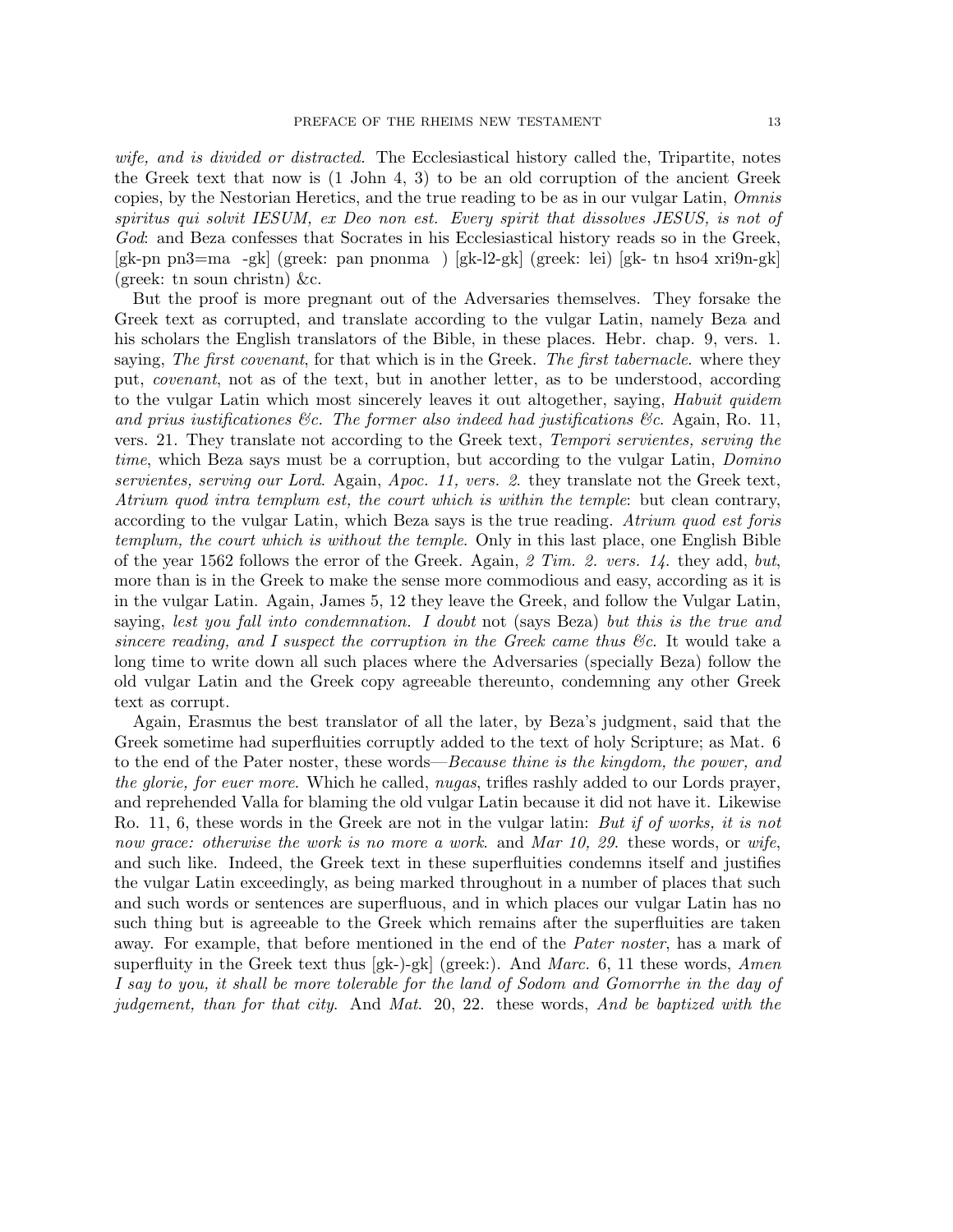baptism that I am baptized with? Which is also superfluously repeated again vers. 23. and in many similar places: which being noted superfluous in the Greek, and being not in the vulgar Latin, proves the Latin in those places to be better, truer and more sincere than the Greek.

Whereupon we conclude of these premises that it is no derogation to the vulgar Latin text, which we translate, to disagree from the Greek text, whereas it may notwithstanding be not only as good, but also better. And this the Adversary himself, their greatest and latest translator of the Greek, avouches against Erasmus in behalf of the old vulgar Latin translation in these notorious words. How unworthily and without cause (he said) does Erasmus blame the old Interpreter as dissenting from the Greek? he dissented, I grant, from those Greek copies which he had gotten, but we have found, not in one place, that the same interpretation which he blames is grounded upon the authority of other Greek copies, and those most ancient. And in some number of places we have observed that the reading or the Latin text of the old Interpreter, though it agree not sometime with our Greek copies, yet it is much more convenient for that it seems he followed some better and truer copy. Thus far Beza. In which words he unwittingly, but most truly justifies and defends the old vulgar Translation against himself and all other cavillers, that accuse the same, because it is not always agreeable to the Greek text. Whereas it was translated out of other Greek copies (partly extant, partly not extant at this day) either as good and as ancient, or better and more ancient, of which S. Augustine spoke, calling them *doctiores and diligentiores*, the more learned and diligent Greek copies, to which the latin translations, that fail in any place, must necessarily yield. Li. 2. de doct. Christ. c. 15.

And if it were not to long to exemplify and prove this, which would require a treatise by itself, then we could show—by many, very clear examples throughout the new Testament these sundry means of justifying the old translation.

- (1) First, if it agree with the Greek text (as it commonly does, and in the greatest places concerning the controversies of our time it most certainly does) so far the Adversaries have nothing about which to complain: unless they will complain of the Greek also, as they do *James 4. v 2.* and 1 Pet. 3. v. 21. where the vulgar Latin follows exactly the Greek text, saying, Occiditis: and, Quod vos similis forma, &c. But Beza in both places also corrects the Greek text as being false.
- (2) If it disagree here and there with the Greek text, it agrees with another Greek copy written in the margin, where one can see examples in the aforesaid Greek Testaments of Robert Stevens and Crispin throughout, namely 2 Pet. 1, 10. Satagite ut per bona opera certam vestram vocationem faciatis. [gk-di $\&\#224$ ; t $\&\#163$ ;n  $\&\#224$ ;gaq $\&\#163$ ;n $\&\#233$ ;rgwn-gk] (greek: dia t $\&\#244$ ;n agath $\&\#244$ ;n $\&\#233$ ;rg $\&\#244$ ;n) and Marc. 8. v. 7. Et ipsos benedixit, [gk-èulogºsasàutàgk] (greek:  $\&\#232;\mathrm{ulog}\&\#234;\mathrm{sas}$  auta).
- (3) If these marginal Greek copies are thought to be less authentic than Greek text, the Adversaries themselves tell us the contrary, who in their translations often follow the marginal copies and forsake the Greek text, as in the examples above mentioned Ro. 11. Apoc. 11. 2 Tim. 2. James 5. &c. it is evident.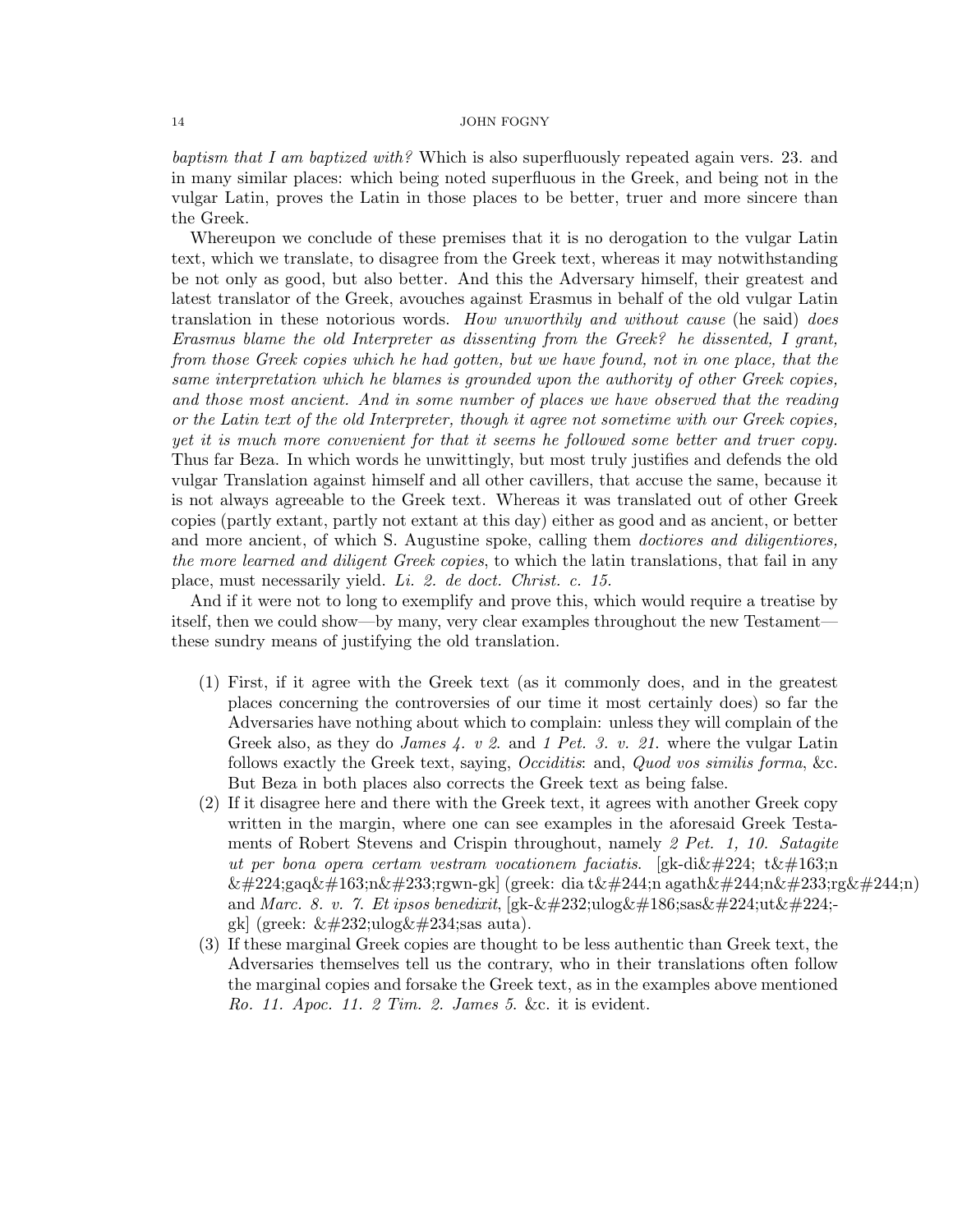- (4) If all Erasmus Greek copies have not that which is in the vulgar Latin, Beza had copies which have it, and those most ancient (as he said) and better. And if all Beza's copies fail in this point and will not help us, Gagny the French king's preacher, and he that might command in all the king's libraries, he found Greek copies that have just according to the vulgar Latin: and that in such place as would seem otherwise less probable, as James 3.  $v$ . 5. Ecce quantus ignis quam magnam filuam incendit! Behold how much fire what a great wood it kindles! A man would think it must be rather as in the Greek text. A little fire what a great wood it kindles! But an approved ancient Greek copy, alleged by Gagny, has as it is in the vulgar Latin. And if Gagny's copies also fail sometime, there Beza and Crispin supply Greek copies fully agreeable to the vulgar Latin as  $ep.$  Jude v. 5. Scientes femel *omnia*, quoniam IESVS &c. and v. 19. Segregant *semetipsos*. likewise 2 Ephes 2. Qud elegerit vos primitias: [gk-parxs-gk] (greek: aparchas) in some Greek copies. Gagn. and 2 Cor. 9. Vestra amulatio,  $[gk-m \,zgs-gk]$  (greek: mn zgos), so has one Greek copy—Beza.
- (5) If all their copies are not sufficient, the ancient Greek fathers had copies and expounded them, agreeable to our vulgar Latin; as 1 Tim. 6, 20. Prophanas vocum novitates. So reads St. Chrysostom and expounds it against Heretical and erroneous novelties. Yet now we know no Greek copy that reads so.
- (6) Likewise John 10, 29. Pater meus quod mihi ded it maius omnibus est. So reads St. Cyril and expounds it li. 7 in John c. 10. likewise 1 John 4, 3. Omnis spiritus qui solvit IESVM, ex Deo non est. So reads St. lrenaeus li. 3. c. 18. St. Augustine tract. 6. in John. St. Leo epist. 10. c. 5. beside Socrates in his Ecclesiastical history, li. 7. c. 22. and the Tripartite li. 12. c. 4, who say plainly that this was the old and the true reading of this place in the Greek.
- (7) And in what Greek copy extant at this day is there this text John 5, 2. Est autem Hierosolymis probatica piscina? and yet St. Chrysostom, St. Cyril, and Theophylact read so in the Greek, and Beza said it is the better reading. And so is the Latin text of the Roman Mass book justified, and eight other Latin copies, that read so. For our vulgar Latin here is according to the Greek text, Super probatica.
- (8) And Ro. 5. v. 17. Donationis and iustitia. so reads Theodoret in Greek.
- (9) And Lu. 2. v. 14. Origen and St. Chrysostom read, Hominibus bona voluntatis, and Beza prefers it to the current Greek text.

Where there is no such sign or token of any ancient Greek copy in the fathers, yet these later Interpreters tell us that the old Interpreter followed some other Greek copy, as Marc. 7, 3. Nisi crebro lauerint. Erasmus thinks that he read in the Greek [gk-pukn $\&\#8135;$ gk] (greek:  $\text{pukn}\&\#234$ ;), "often". And Beza and others commend his conjecture, and the English Bibles are so translated. Whereas now it is  $[gk-pugm\&\#8135;-gk]$  (greek: pugm $\&\#234$ . which signifies the length of the arm up to the elbow. And who would not think that the Evangelist should say, The Pharisees wash often, because otherwise they won't eat, rather than, Unless they wash up to the elbow, they won't eat?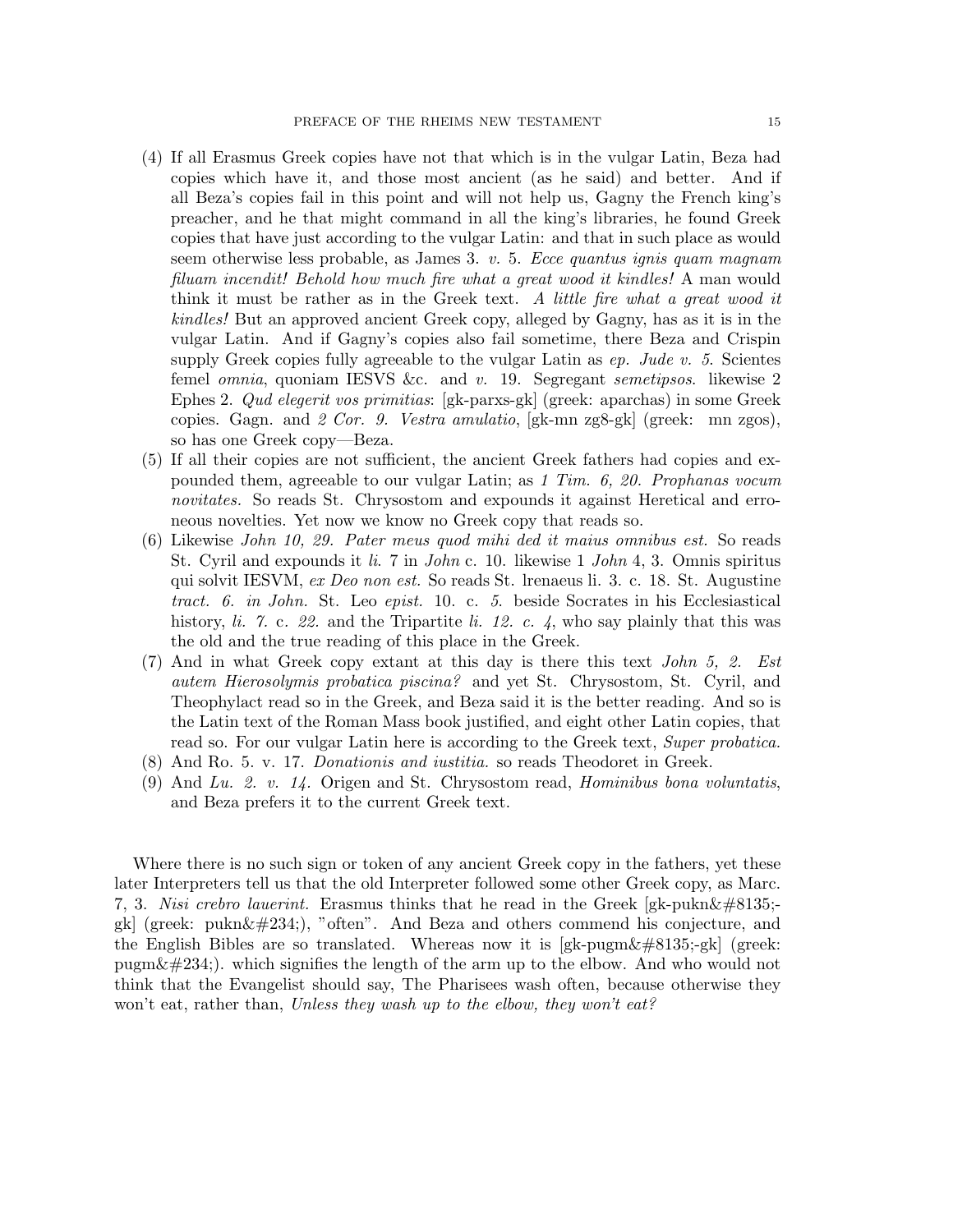If all such conjectures, and all the Greek fathers help us not, yet the Latin fathers with great consent will easily justify the old vulgar translation, which for the most part they follow and expound, as, John 7, 39. Nondum erat spiritus datus. so reads St. Augustine li. 4 de Trinit. c. 20. and li. 83 Quaest. q. 62. and tract. 52 in Ioan. Leo ser. 2 de Pentecoste. Whose authority were sufficient, but indeed Didymus also a Greek Doctor reads so li. 2 de Sp. sancto, translated by St. Jerome, and a Greek copy in the Vatican, and the Syriac new Testament. Likewise John 21, 22. Sic eum volo manere. so read St. Ambrose, in Psal. 45. and Psal. 118. octonario Resh. St. Augustine and Ven. Bede upon St. John's Gospel.

And lastly, if some other Latin fathers of ancient time, read otherwise, either here or in other places, not all agreeing with the text of our vulgar Latin, the cause is the great diversity and multitude that was then of Latin copies, (whereof St. Jerome complained) until this one vulgar Latin came solely into use. Neither does their diverse reading make more for the Greek, than for the vulgar Latin, differing oftentimes from both, as when St. Jerome in this last place reads, Si sic eum volo manere, li. 1. adu. Iouin. it is according to no Greek copy now extant. And if yet there be some doubt that the readings of some Greek or Latin fathers, differing from the vulgar Latin, are a check or condemnation to the same, let Beza, that is, let the Adversary himself, tell us his opinion in this case also. Whosoever, he says, shall take upon him to correct these things (speaking of the vulgar Latin translation) out of the ancient fathers writings, either Greek or Latin, unless he do it very circumspectly and advisedly, he shall surely corrupt all rather then amend it, because it is not to be thought that as often as they cited any place they did always look into the book or number every word. As if he should say, We may not by and by think that the vulgar Latin is faulty and to be corrected, when we read otherwise in the fathers either Greek or Latin, because they did not always exactly cite the words, but followed some commodious and godly sense thereof.

Thus then we see that by all means the old vulgar Latin translation is well approved and better than the Greek text itself, and that there is no reason why it should give way to any other text, copies, or readings. Mary if there are any faults which evidently crept in from those that up to now wrote or copied the Scriptures (as there are some) them we grant no less than we would grant faults nowadays committed by the Printer. And they are exactly noted of Catholic writers, namely in all Plantins Bibles set forth by the Divines of Louan: and the holy Council of Trent wills that the vulgar Latin text is in such points throughly mended, and so to be most authentic. Such faults are these, In fide, for, in fine: Praescientiam, for, praesentiam: Suscipiens, for, Suspiciens: and such like very rare, which are evident corruptions made by the copyists, or grown by the similitude of words. These being taken away, which are no part of those corruptions and differences before mentioned, we translate that text which is most sincere and in our opinion, and as we have proved, incorrupt. The Adversaries contrary, translate that text, which they themselves confess both by their writings and doings to be corrupt in a number of places, and more corrupt than our vulgar Latin, as is before declared.

And if we would here stand to recite the places in the Greek which Beza pronounces to be corrupted, we should make the Reader wonder how they can either so plead otherwise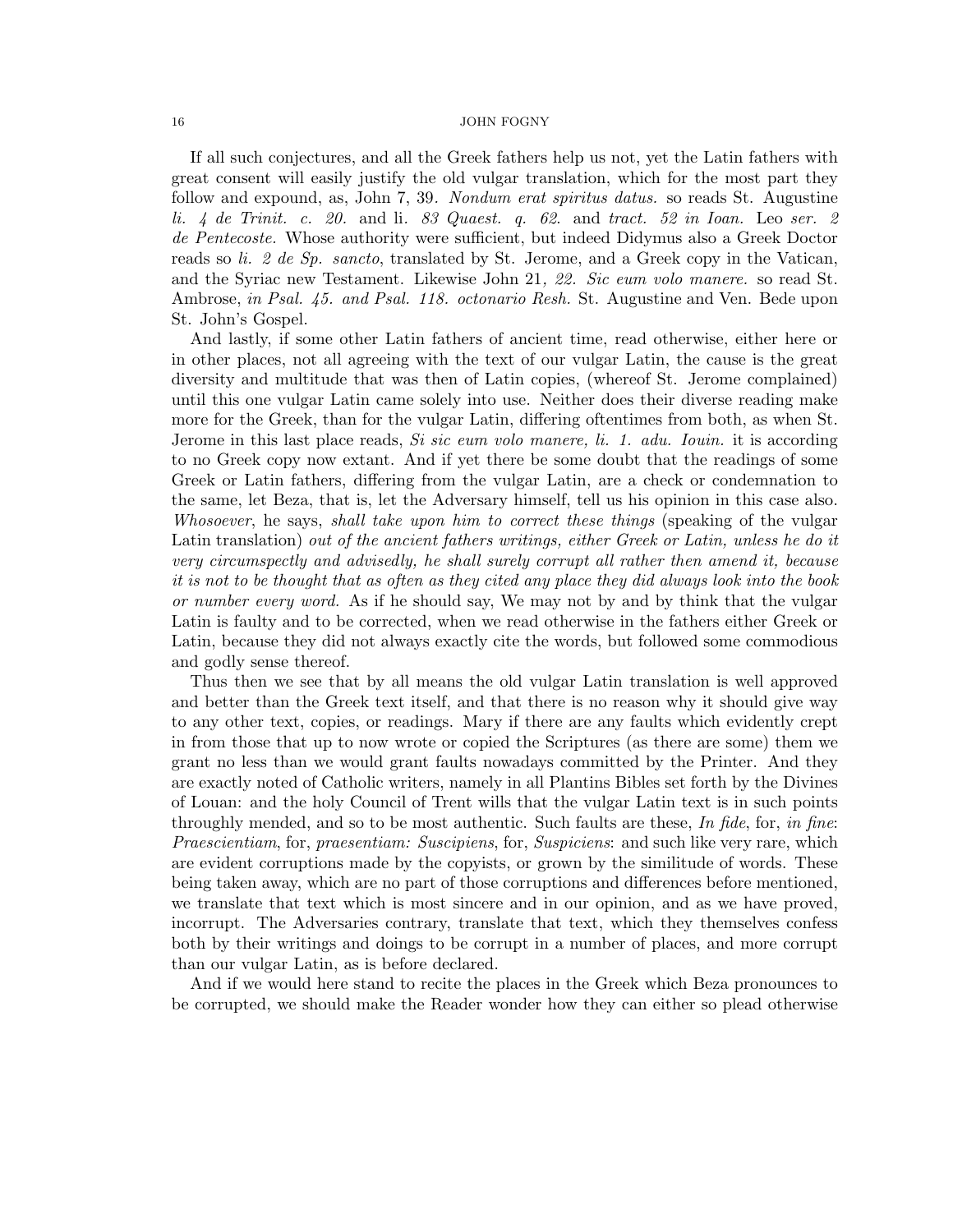for the Greeke text, as though there were no other truth of the new Testament but that: or how they translate only that (to deface, as they think, the old vulgar Latin) which they so shamefully disgrace, more than the vulgar Latin, inventing corruptions where none are, nor can be, in such universal consent of all both Greek and Latin copies. For example, Mat. 10. The first Simon, Who is called Peter. I think (says Beza) this word  $[gk-pr\&\#163;t$ osgk] (greek:  $pr\&\#244;$ tos), *first*, has been added to the text of some that would establish Peter's Primacy. Againe Luc. 22. The Chalice, that is shed for you. It is most likely (says he) that these words being sometime but a marginal note, came by corruption out of the margin into the text. Againe Act. 7. Figures which they made, to adore them. It may be suspected (says he) that these words, and many others, have crept by corruption into the text out of the margin. And 1 Cor. 15. He thinkes the Apostle said not [gk-n $\&\#238;$ kosgk] (greek:  $n\&\#238;$ kos), *victorie*, as it is in al Greeke copies, but [gk-n2=kos-gk] (greek: neikos), *contention*. And Act. 13. he calls it a manifest error, that in the Greek it is,  $400$ *years*, for, 300. And Act. 7. v. 16. he reckons up a whole catalogue of corruptions. namely *Marc.* 12. v. 42. [gk-Ó ê9i kodránths-gk] (greek: ó êsti kodrant $\&\#234$ ;s), Which is a farthing, and Act, 8. v. 26. [gk- $\&\#229$ ;uth  $\&\#233$ ;9in êrhmos-gk] (greek: autê éstin êrêmos), This is desert. and Act. 7. v.  $14$ . the name of Abraham, and so on; all which he thinks to have been added or altered into the Greek text by corruption.

But among other places, he labours exceedingly to prove a great corruption Act. 7. v.  $14$ . where it is said (according to the *Septuagint*, that is, the Greek text of the old Testament) that Jacob went down into Egypt with 75 souls. And Luc. 3. v. 36, he thinks these words [gk-to  $\&\#251$ ; kain $\&\#224$ ; n-gk] (greek: to $\&\#251$ ; kainan), Which was of Cainan, to be so false that he leaves them clean out in both his editions of the new Testament. He says that he is bold to do so by the authority of Moses. That is, he will signify that as it is not in the Hebrew text of Moses nor of the old Testament, therefore it is false where found in the New Testament Greek. But if that were true, then as a consequence, they (for it is common among them and concerns all Scriptures) make all of the Greek text of the new Testament, cited out of the old according to the Septuagint, but not according to the Hebrew (which they know are very many) to be false. So by tying themselves only to the Hebrew in the old Testament, they are forced to forsake the Greek of the new: or if they will maintain the Greek of the new, they must forsake sometime the Hebrew in the old. But this argument shall be pressed against them elsewhere.

By this little, the Reader may see what gleeful patrons they are of the Greek text, and how little reason they have in their own judgments to translate it, or boast of it, as in derogation of the vulgar Latin translation, and how easily we might answer them in a word, why we do not translate the Greek: because it is so infinitely corrupted. But the truth is, we do by no means grant it so corrupted as they say, though in comparison we know it less sincere and incorrupt than the vulgar Latin, and for that reason and others previously alleged we prefer the Latin, and have translated it.

If there yet remains one thing which perhaps they will say when they cannot answer our reasons just mentioned—and namely, if they say that we prefer the vulgar Latin before the Greek text because the Greek makes more against us—then we protest that we prefer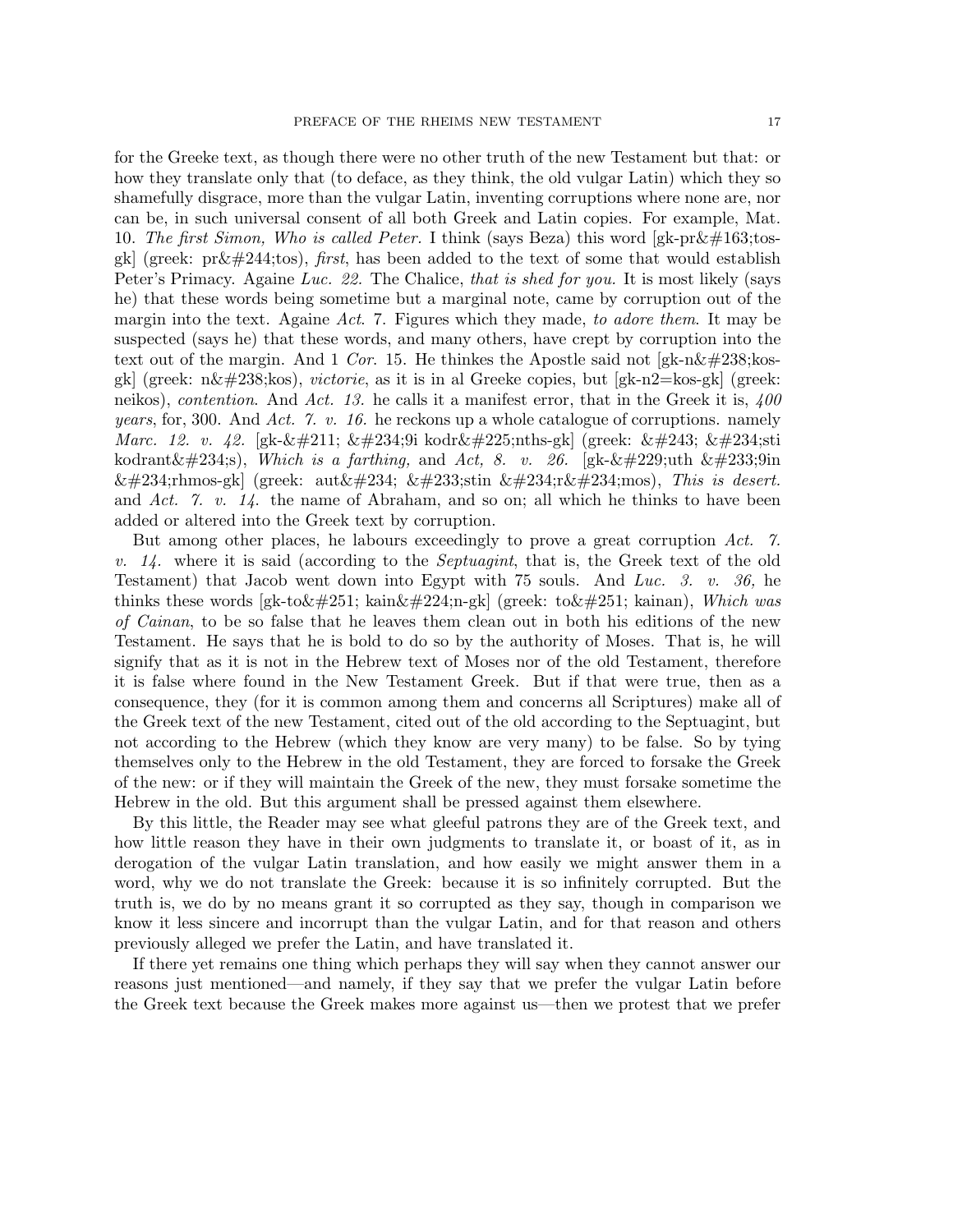the Latin for other reasons. So in this respect of making for us or against us we allow the Greek as much as the Latin; indeed in many places more than the Latin, being assured that they have not one, and that we have many advantages in the Greek more than in the Latin, as the Annotations of this new Testament shall evidently show. Namely, in all such places where they dare not translate the Greek because it is for us and against them;

• as when they translate,  $[gk\text{-}dik7\&\#161;\text{mata-}gk]$  (greek: dikai $\&\#244;\text{mata}$ ), ordinances, and not, justifications, and that of purpose as Beza confesses Luc. 1, 6.

gk-parad $\&\#243;$ s2s-gk (greek: parad $\&\#243;$ seis), *ordinances* or *instructions*, and not *traditions*, in the better part. 2 Thess. 2, 15.

gk-presbut $\&\#233$ ;rous-gk (greek: presbut $\&\#233$ ;rous), Elders, and not Priests. [gk- $\&\#232$ ; $\&\#237$ ;dwla-gk] (greek:  $\&\#232;\&\#237;\d&\#244;\ldots$ ), *images* rather than *idols*. And especially when St. Luke in the Greek so makes for us (the vulgar Latin being indifferent for them and us) that Beza says it is a corruption crept out of the margin into the text.

> What resort to these absurd devices and false dealings with the Greek text, if it made for them more than for us, indeed if it made not for us against them? But the Greek makes more for us.

- See 1 Cor. 7. In the Latin, *Defraude not one another, but for a time, that you give* yourselves to prayer. In the Greek, to fasting and prayer.
- Act. 10, 30. in the Latin Cornelius said, from the fourth day past until this hour I was praying in my house, and behold a man &c. in the Greek, was fasting, and praying.
- $\bullet$  1 John 5, 18. in the Latin, We know that every one which is born of God, sins not, but the generation of God preserves him &c. in the Greek, but he that is born of God preserves himself.
- Apoc. 22, 14. in the Latin, Blessed are they that wash their garments in the blood of the lamb &c. in the Greek, Blessed are they that do his commandments.
- Rom. 8, 38. Certus sum &c. I am sure that neither death nor life, nor other creature is able to separate us from the charity of God. as though he were assured, or we might and should assure ourselves of our predestination. In the Greek, [gk $p\&\#233;p2sm7-gk$  (greek:  $p\&\#233;peismai)$ , I am probably persuaded that neither death nor life &c.
- In the Evangelists about the Sacrifice and B. Sacrament, in the Latin thus: This is my blood that shall be shed for you: and in St. Paul, This is my body which shall be betrayed or delivered for you: both being referred to the time to come and to the sacrifice on the cross. In the Greek, This is my blood which is shed for you: and, my body which is broken for you: both being referred to that present time when Christ gave his body and blood at his supper, then shedding the one and breaking the other, that is, sacrificing it sacramentally and mystically.

All these and similar are to our advantages in the Greek, more than in the Latin.

But for all this, does that mean that the vulgar translation is Papistical? And is that why we follow it? (some of them call it that, and say it is the worst of them all.) If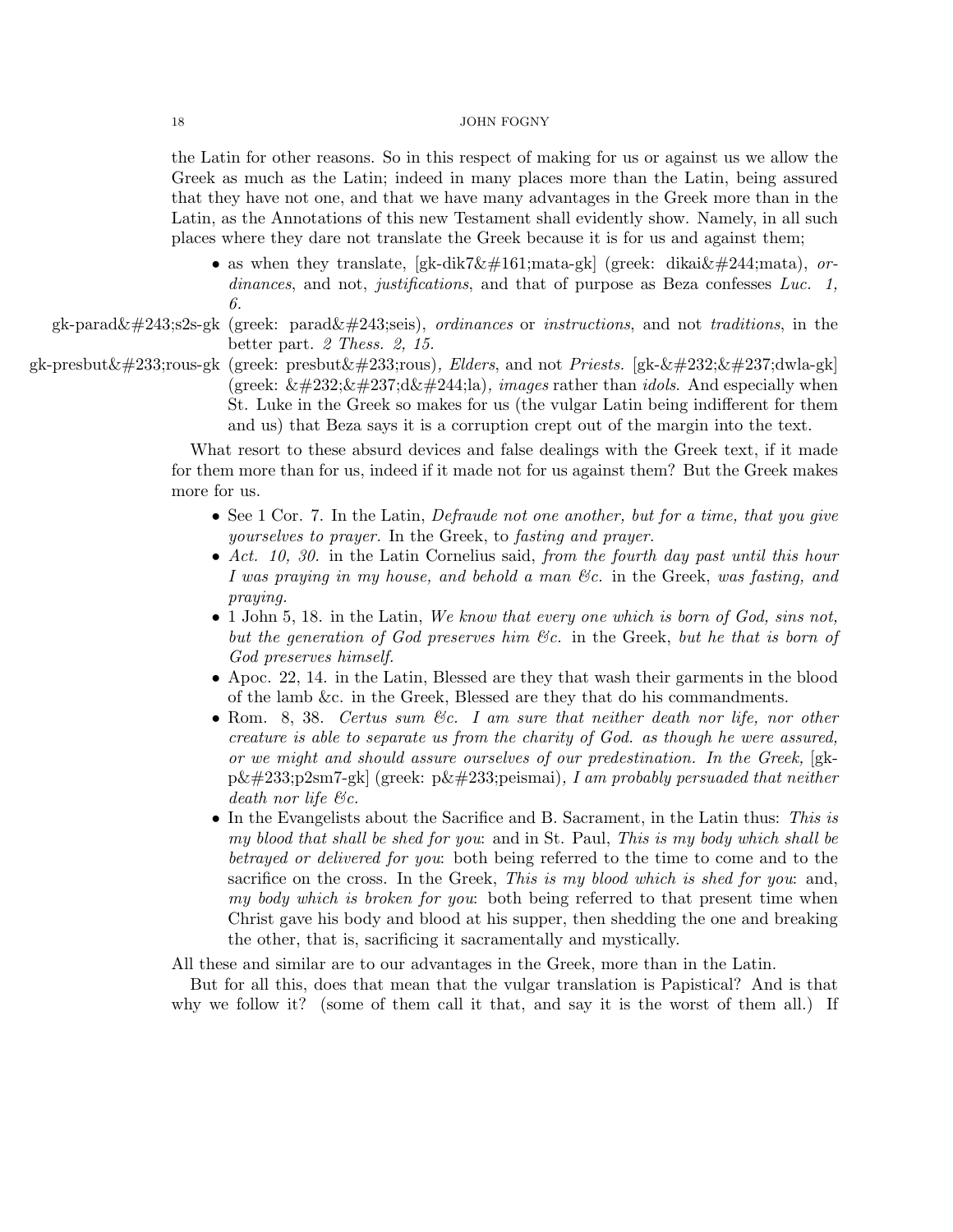so, the Greek (as you see) is more, and so both Greek and Latin and consequently the holy Scripture of the new Testament is Papistical. Again if the vulgar Latin is Papistical, Papistry is very ancient and the Church of God, for so many hundred years wherein it had used and allowed this translation, had been Papistical. But wherein is it Papistical? In these phrases and speeches, *Poenitentiam agite. Sacramentum hoc magnum est.* AVE GRATIA PLENA. Talibus hostiis promeretur Deus. and such like.

First, doesn't the Greek say the same? (see the Annotations upon these places)

Secondly, could he even translate these things Papistically or partially, or rather prophetically, so long before they were in controversy?

Thirdly, does he not say for, poenitentiam agite, in another place, poenitemini, and does he not translate other mysteries, by the word, Sacramentum, as Apoc. 17, Sacramentum mulieris, and as he translates one word, *Gratia plena*, so he does not translate the very like word, *plenus ulceribus*, which they do follow also?

Is this also Papistry?

- (1) When he said Heb. 10, 29. Quanto deteriora merebitur supplicia etc, which they like well enough, might he not have said according to the same Greek word, Vigilate ut mereamini sugere ista omnia and stare ante filium hominis. Luc. 21, 36.
- (2) and, Qui merebuntur saeculum illud and resurrectionem ex mortuis etc. Luc. 20, 35. and, Tribulationes quas sustinetis, ut mereamini regnum Dei, pro quo et patimini. 2 Thess. 1, 5.
- (3) Might he not (we say) if he had partially affectated the word merit, have used it in all these places, according to his and your own translation of the same Greek word Hebr. 10, 29? Which he does not, but in all these places says simply, Ut digni habeamini, and, Qui digni habebuntur.
- (4) And how can it be judged Papistical or partial, when he says, Talibus hostiis promeretur Deus, Heb. 13? Was Primasius also St. Augustine's scholar, a Papist, for using this text, and all the rest, that have done the like? Was St. Cyprian a Papist, for using so often this speech, promereri Dominum iustis operibus, poenitentia, etc? or is there any difference but that St. Cyprian uses it as a deponent more latinly, the other as a passive less finely?
- (5) Was it Papistry, to say Senior for Presbyter, Ministrantibus for sacrificantibus or liturgiam celebrantibus, simulachris for idolis, fides tua te saluum fecit sometime for *sanum fecit*? Or shall we think he was a Calvinist for translating thus, as they think he was a Papist when any word is found for us?

Again, was he a Papist in these kinde of words only, and was he not in whole sentences? as, Tibi dabo claues, etc. Quicquid solueris in terra, erit solutum and in coelis. and, Quorum remiseritis peccata, remittuntur eis. and, Tunc reddet unicuique secundum opera sua and, Nunquid poterit fides saluare eum? Ex operibus iustificatur homo and non ex fide  $tant\mathcal{C#249}$ ; m. and, Nubere volunt, damnationem habentes, quia primam fidem irritam fecerunt. and, Mandata eius grauia non sunt. and, Aspexit in remunerationem. Are all these and similar Papistical translations because they are most plain for the Catholic faith, which they call Papistry? Are they not word for word as in the Greek, and the very words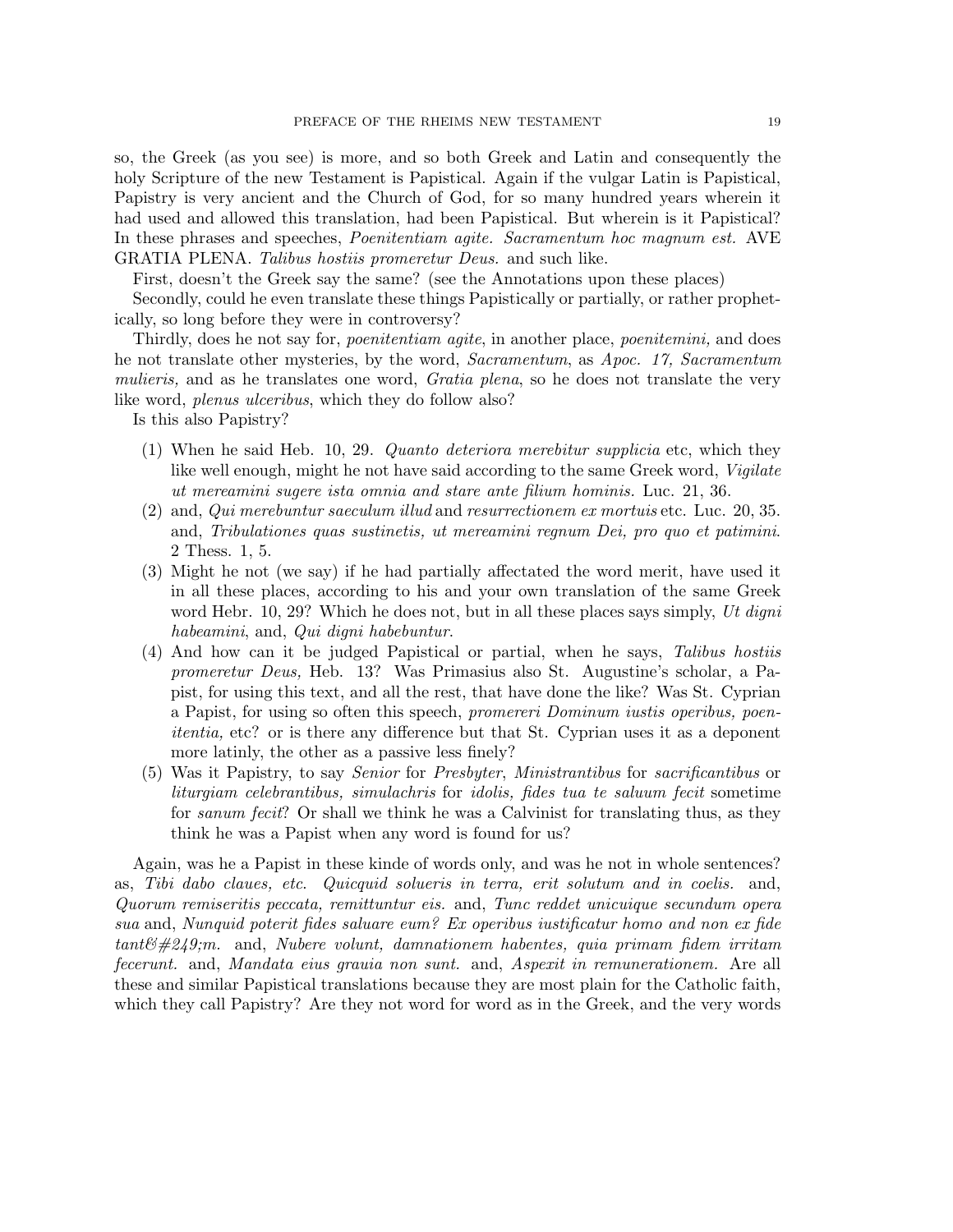of the holy Ghost? And if in these there be no accusation of Papistical partiality, why in the other? Lastly, are the ancient fathers, General Councils, the Churches of all the western part, that use all these speeches and phrases now so many hundred years, are they all Papistical? Be it so, and let us in the name of God follow them, speak as they spoke, translate as they translated, interpret as they interpreted, because we believe as they believed. And thus far for defense of the old vulgar Latin translation, and why we translated it before all others. Now of the manner of translating the same.

In this translation, because we wish it to be most sincere, as becomes a Catholic translation, and have endeavoured to make it so, we are very precise and religious in following our copy, the old vulgar approved Latin: not only in sense, which we hope we always do, but sometime in the very words and phrases which may seem to the vulgar Reader and to common English ears not yet acquainted with these to be rude or ignorant. But to the discreet Reader that deeply weighs and considers the importance of sacred words and speeches, and how easily the voluntary Translator may miss the true sense of the Holy Ghost, we do not doubt that our consideration and doing it this way shall seem reasonable and necessary, and yes that all sorts of Catholic Readers will in short time think that familiar which at first may have seemed strange; and will esteeme it more when they shall otherwise be taught to understand it than if it were the commonly known English.

- For example, we translate often thus, Amen, amen, I say unto you. Which as yet seems strange. But after awhile it will be as familiar as, Amen in the end of all prayers and Psalms. and even as when we end with, Amen, it sounds far better than, So be it: so in the beginning, Amen Amen, must by use and custom sound far better than, *Verily verily*; which indeed does not express the asseveration and assurance signified in this Hebrew word. Besides that, it is the solemn and usual word of our Saviour to express a vehement asseveration, and therefore is not changed, neither in the Syriac nor Greek, nor vulgar Latin Testament, but is preserved and used of the Evangelists and Apostles themselves, even as Christ spoke it, *propter sanctiorem authoritatem*, as St. Augustine said of this and of Alleluia, for the more holy and sacred authority thereof, li. 2. Doct. Christ. c. 11. And therefore do we keep the word *Alleluia*. Apoc. 19. as it is both in Greek and Latin, and in all the English translations, though in their books of common prayer they translate it, Praise ye the Lord.
- Againe, if *Hosanna*, *Raca*, *Belial*, and such are yet untranslated in the English Bibles, why may not we say, Corbana, and Parascene: specially when they Englishing this later thus, the preparation of the Sabboth, put three words more into the text than the Greek word signifies. Mat. 27, 62. And others saying thus, After the day of preparing, make a cold translation and short of the sense as if they should translate, Sabboth, the resting. For, Parascene is as solemn a word for the Sabbath eve, as Sabboth is for the Jews seventh day. And now among Christians much more solemn, taken for Good-Friday only. These words then we thought it far better to keep in the text and to tell their signification in the margin or in a table for that purpose, than to disgrace both the text and them with translating them.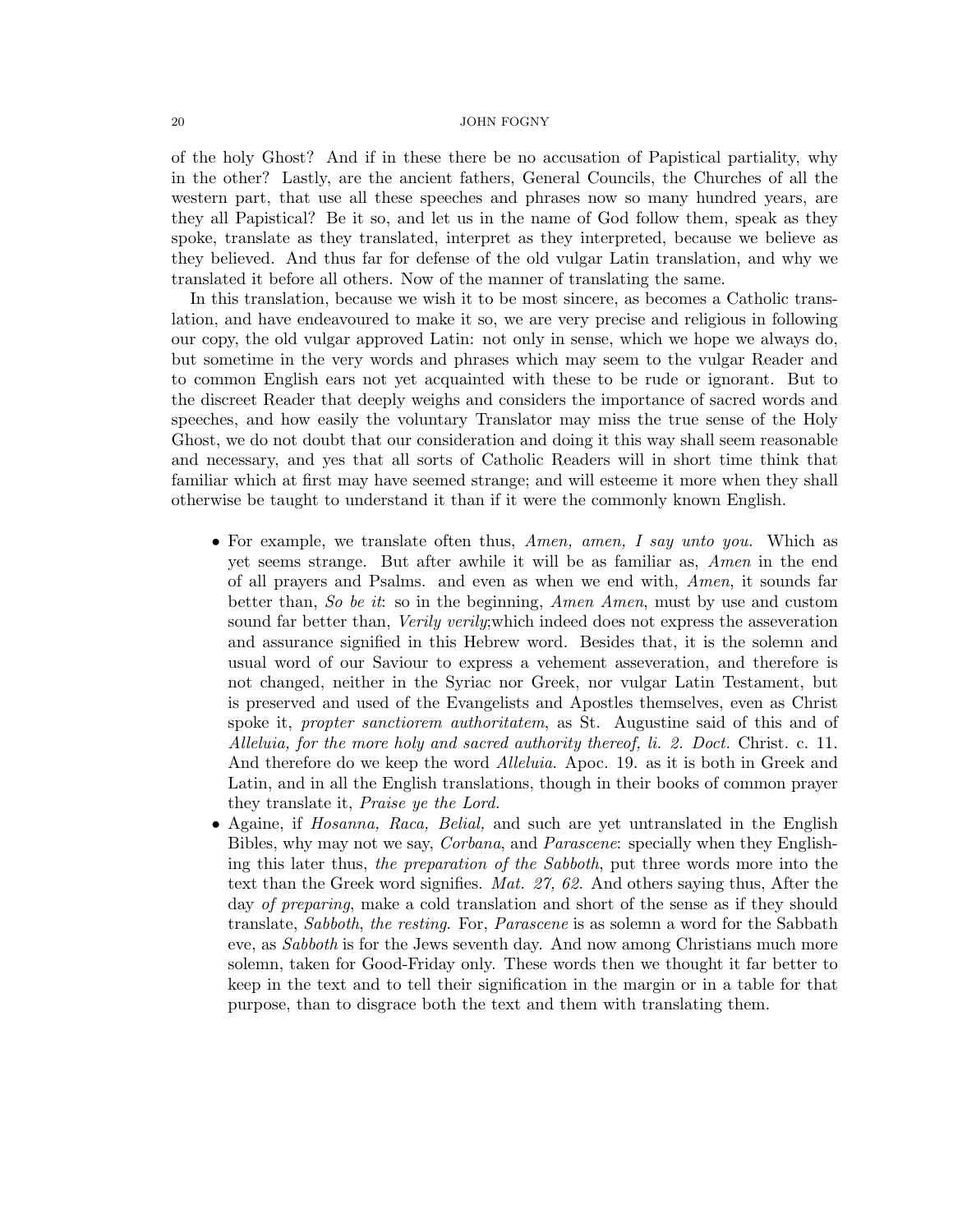- Such are also these words, The Pasche. The feast of Azymes. The bread of Proposition. Which they translate The Passover, The feast of sweetbread, The shewbread. But if Pentecost Act. 2 is yet untranslated in their bibles, and seems not strange: why should not *Pasche* and *Azymes* remain also, being solemn feasts, as Pentecost was? or why should they English one rather then the other? specially whereas Passover at the first was as strange, as Pasche may seeme now, and perhaps as many now understand *Pasche*, as *Passover*. and as for  $Azymes$ , when they English it, the feast of sweetbread, it is a false interpretation of the word and nothing expresses that which belongs to the feast concerning unleavened bread. And as for their term of shewbread, it is very strange and ridiculous.
- Againe, if *Proselyte* be a received word in the English bibles  $Mat. 23. Act. 2. why$ may we not be bold to say, *Neophyte.* 1 Tim. 3? specially when they translating it into English, do falsely express the signifi-
- cation of the word thus, a young scholar. Whereas it is a peculiar word to signify them that were lately baptized, as *Catechumenus*, signifies the newly instructed in faith not yet baptized, who is also a young scholar rather than the other and many that have been old scholars, maybe Neophytes by differring baptism.
- And if *Phylacteries* be allowed for English *Mat.* 23, we hope that *Didragmes* also, Prepuce, Paraclete, and such like, will easily grow to be currant and familiar.
- And in good sooth there is in all these such necessity that they cannot conveniently be translated, as when St. Paul says, concisio, non circumcisio: how can we but follow his very words and allusion?
- And how is it possible to express *Evangelizo*, but as we do, *Evangelize*? for *Evan*gelium being the Gospel, what is, Evangelizo or to Evangelize, but to show the glad tidings of the Gospel, of the time of grace, of all Christ's benefits? All which signification is lost by translating as the English bibles do, I bring you good tydings. Luc. 2, 10. Therefore we say Depositum, 1 Tim. 6. and, He exinanited himself, Philip. 2. and, You have reflorished, Philip. 4. and, to exhaust, Hebr. 9, 28. because we cannot possibly express these words fully in English, and we thinke much better that the reader staying at the difficulty of them should take an occasion to look in the table following, or otherwise to ask the full meaning of them, than by putting some usual English words that do not express them, so to deceive the reader.
- Sometime also we do it for another reason, as when we say, The advent of our Lord, and, Imposing of hands. because one is a solemn time, the other a solemn action in the Catholic Church: to signify to the people that these and similar names come from the very Latin text of the Scripture.
- So did Penance, doing penance, Chalice, Priest, Deacon, Traditions altar, host, and the like (which we exactly keep as Catholic terms) proceed even from the very words of Scripture.

Moreover, we presume not in hard places to mollify the speeches or phrases but to religiously keep them word for word and point for point, for fear of missing or restraining the sense of the holy Ghost to our fantasy,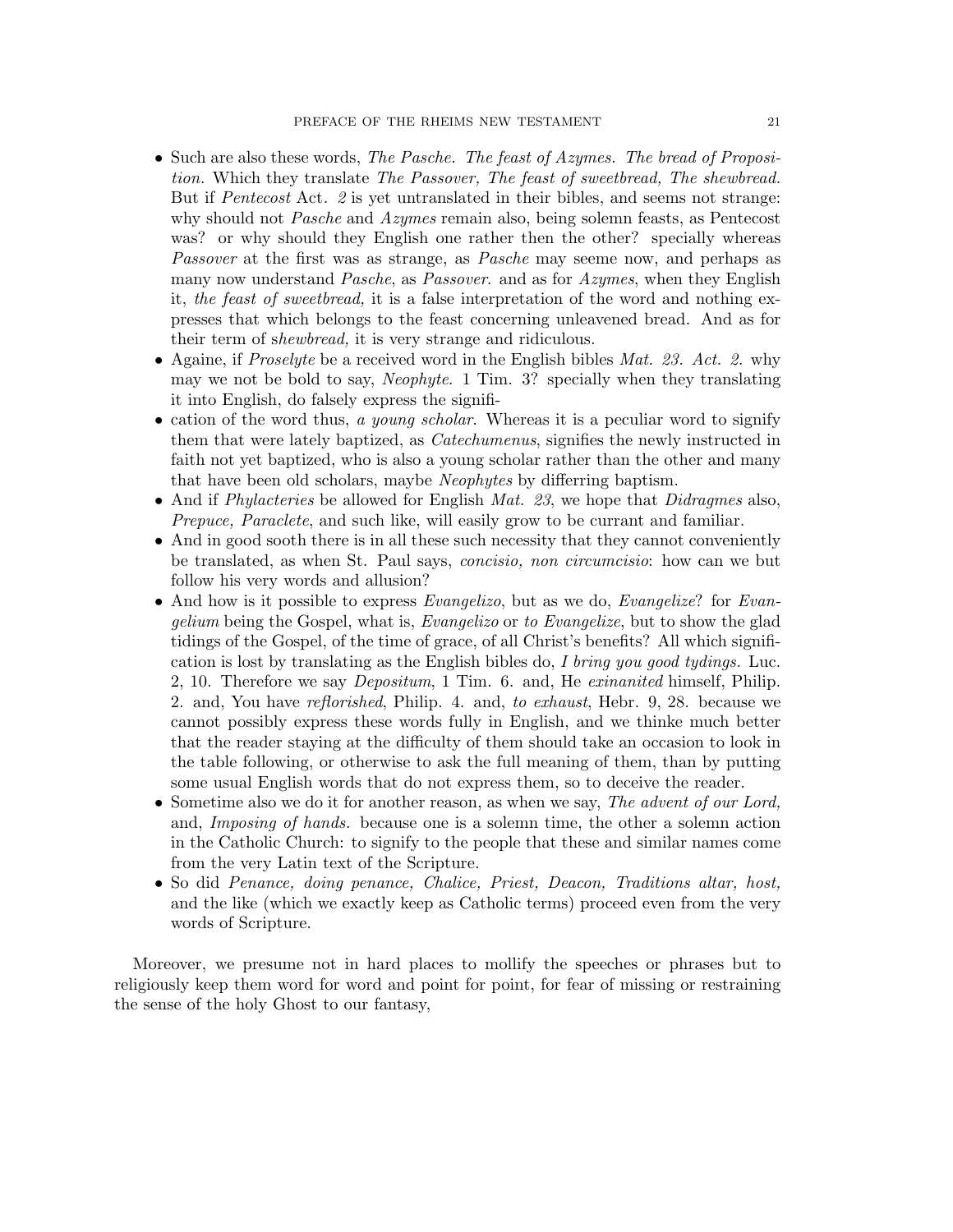- as Eph. 6. Against the spirituals of wickedness in the celestials. and, What to me and thee woman? whereof see the Annotation upon this place. and 1 Pet. 2.
- As infants even now born, reasonable, milk without quile desire ye. We do so place, reasonable, of purpose, that it may be indifferent both to infants going before, as in our Latin text, or to milk that follows after, as in other Latin copies and in the Greek.
- John 3 we translate, The spirit breathes where he will  $\mathcal{C}c$ . leaving it indifferent to signify either the holy Ghost, or wind: which the Protestants translating, wind, take away the other sense more common and usual in the ancient fathers.
- We translate Luc. 8, 23. They were filled, not adding of our own, with water, to mollify the sentence, as the Protestants do.
- And c. 22. This is the chalice, the new Testament  $\mathcal{C}_c$  not, This chalice is the new Testament. likewise, Mar. 13.
- Those days shall be such tribulation  $\mathcal{C}\mathcal{C}$ . not as the Adversaries, In those days, both our text and theirs being otherwise. Likewise James 4, 6.
- And gives greater grace, leaving it indifferent to the Scripture, or to the holy Ghost, both going before. Whereas the Adversaries too boldly and presumptuously add, saying, The Scripture giveth, taking away the other sense, which is far more probable.
- Likewise Hebr. 12, 21 we translate, So terrible was it which was seen, Moses said  $\mathcal{C}\mathcal{C}$ . neither does Greek nor Latin permit us to add, that Moses said, as the Protestants presume to do. So we say, Men brethren, A widow woman, A woman a sister, James of Alphaeus, and the like.
- Sometime also we follow of purpose the Scriptures phrase, as, The hell of fire, according to Greek and
- Latin, which we might say perhaps, the firey hell, by the Hebrew phrase in such speeches, but not, *hell fire*, as commonly it is translated.
- Likewise Luc. 4, 36. What word is this, that in power and authority he commands the unclean spirits? as also, Luc 2. Let us pass over, and see the word that is done, Where we might say, *thing*, by the Hebrew phrase, but there is a certain majesty and more signification in these speeches, and therefore both Greek and Latin keep them, although it is no more the Greek or Latin phrase than it is the English. And why should we be squeamish at new words or phrases in the Scripture which are necessary, when we do easily admit and follow new words coined in court and in courtly or other secular writings?

We add the Greek in the margin for various reasons. Sometime when the sense is hard, that the learned reader may consider it and see if he can help him more than by our translation, as Luc 11 [sic]. Nolite extolli. [gk-m? metewrze5e-gk] (greek: m meterzesthe) [Lu 12:29], and againe. Quod superest date eleemosynam. [gk-t ennta-gk] (greek: ta ennta) [Lu 11:41]. And sometime to take away the ambiguity of the Latin or English, as Luc. 11. Et domus supra domum cadet [11:17]. And why we must use in English, a house upon house, shall fall by the Greek, the sense is not one house shall fall upon another, but if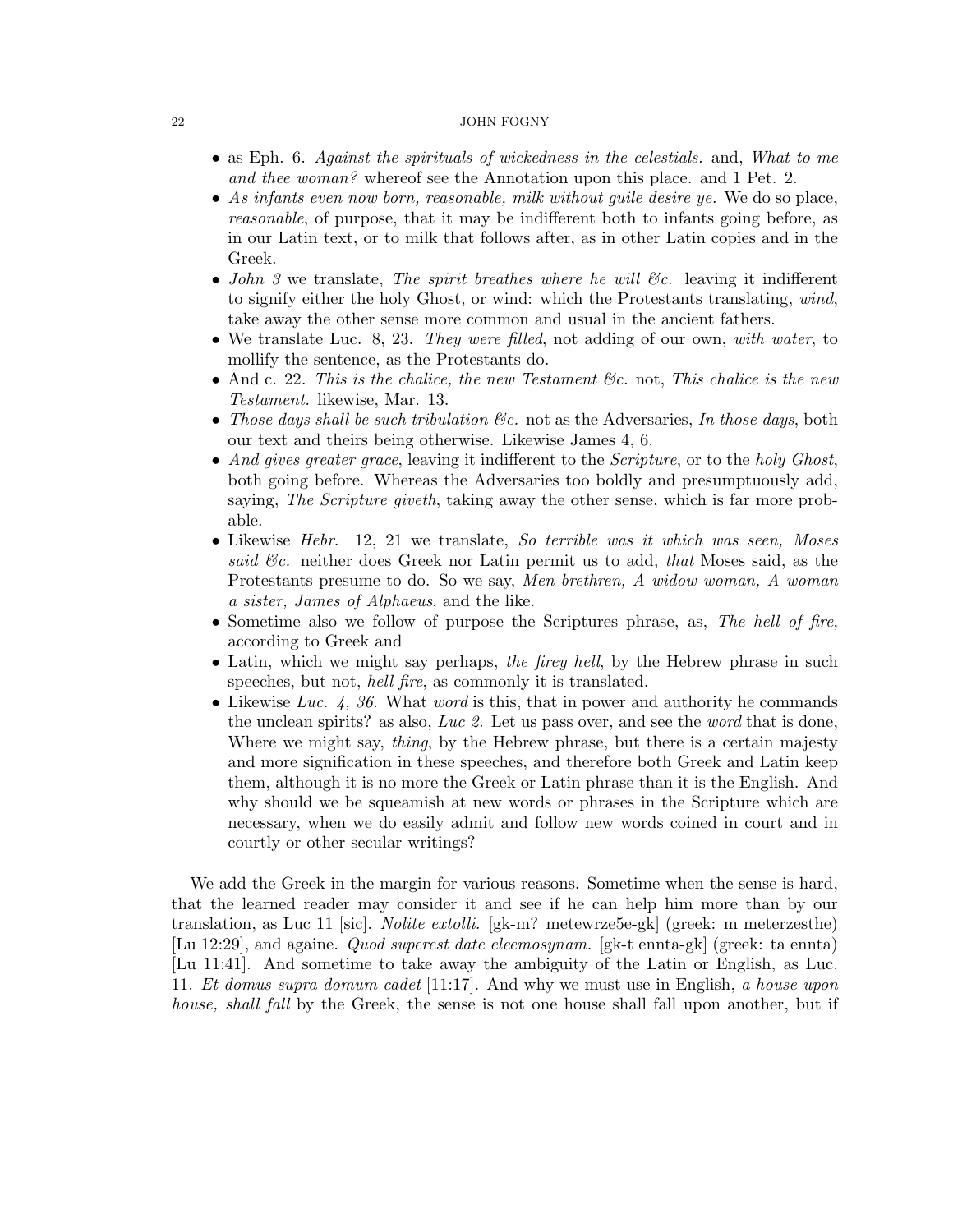one house rise upon itself, that is, against itself, it shall perish; according as he speaks of a kingdom divided against itself in the words before. And Acts 14. Sacerdos louis qui erat. In the Greeke, qui, is referred to Jupiter. And sometime to satisfy the reader, that might otherwise conceive the translation to be false, as *Philippians 4. v. 6. But in every* thing by prayer, &c. [gk-n pant proseux-gk] (greek: n pant proseuch), not, in all prayer, as it may seem in the Latin. And sometime when the Latin does not, nor can, reach to the signification of the Greek word, we add the Greek also as more significant, Illi soli servies, him only shalt thou serve, [gk-latres2s-gk] (greek: latreseis) [Lu 4:8]; and Act. 6. Nicolas a stranger of Antioch, [gk-proslutos-gk] (greek: proslutos); and, Ro. 9. The service, [gk-? latrea-gk] (greek: latrea) [Ro 9:4]. and Eph. 1. to persite. instaurare omnia in Christo, [gk-2akefal7sa57-gk] (greek: anakephalaisasthai) [Eph 1:10]; and, Wherein he has gratified us [gk-xaritwsen-gk] (greek: charitsen) [Eph 1:6]; and Eph. 6. Put on the armour, [gk-p2opl2-gk] (greek: panoplan) [Eph 6:11]; and many others like that. Sometime, when the Greeke has two senses, and the Latin but one, we add the Greeke; 2. Cor. 1. By the exhortation wherewith we also are exhorted. the Greeke signifies also consolation  $\mathcal{C}_c$ . and 2 Cor. 10. But having hope of your faith increasing, to be  $\mathcal{C}_c$  where the Greeke may also signify, as or when your faith increases;sometime for advantage of the Catholic cause, when the Greek makes for us more then the Latin, as, Seniores—[gk-presbutrousgk] (greek: presbutrous), Vt digni habeamini—[gk-na aciwqte-gk] (greek: na kataxithte) [e.g. Luc 21:36], Qui effundetur—[gk-t ekx4menon-gk] (greek: t ekchunmenon) [e.g. Luc  $22:20$ ,  $Praecepta$  [gk-parads2s-gk] (greek: paradseis), and lo. 21. [gk-pom7ne-gk] (greek: pomaine) [21:16], *Pasce and rege*; and sometime to show the false translation of the Heretic. as when Beza says, Hoc poculum in meo sanguine qui, [gk-t 6otrion-gk] (greek: t potrion) [gk- n t em 7!mati t kxr40on-gk] (greek: n t em aimati t kchrunmenon) [22:20], Luc. 22, and, Quen oportet coelo contineri, [gk-Ón d1=  $\&\#242$ ; uranon d $\&\#233$ ; xe57-gk] (greek:  $\&\#243;$ n dei  $\&\#242;$ uranon d $\&\#233;$ chesthai) [3:21], Act. 3. Thus we use the Greek in manys ways and esteem of it as it is worthy, and take all commodities thereof for the better understanding of the Latin, which being a translation cannot always attain to the full sense of the principal tongue, as we see in all translations.

We add the Latin word sometime in the margin when either we can not fully express it, (as Act. 8. They took order for Stevens funeral, Curaverunt Stephanum. and, All take not this word, Non omnes capiunt.) or when the reader might think it cannot be as we translate, as Luc. 8. A storme of wind descended into the lake and they were filled, and complebantur, and John 5. when Jesus knew that he had now a long time, quiaiam multum tempus haberet, meaning, in his infirmity.

This precise following of our Latin text, in neither adding nor diminishing, is the reason we say not in the title of books, in the first page, S. Matthew, St. Paul: because it is not that in the Greek nor Latin, though in the tops of the leaves following, where we may be bolder, we add, St. Matthew &c to satisfy the reader; unlike the Protestants, our Adversaries, who make no scruple to leave out the name of Paul in the title of the Epistle to the Hebrews, though it is in every Greek book which they translate. And their most authorised English Bibles leave out, Catholic, in the title of St. James Epistle and the rest,